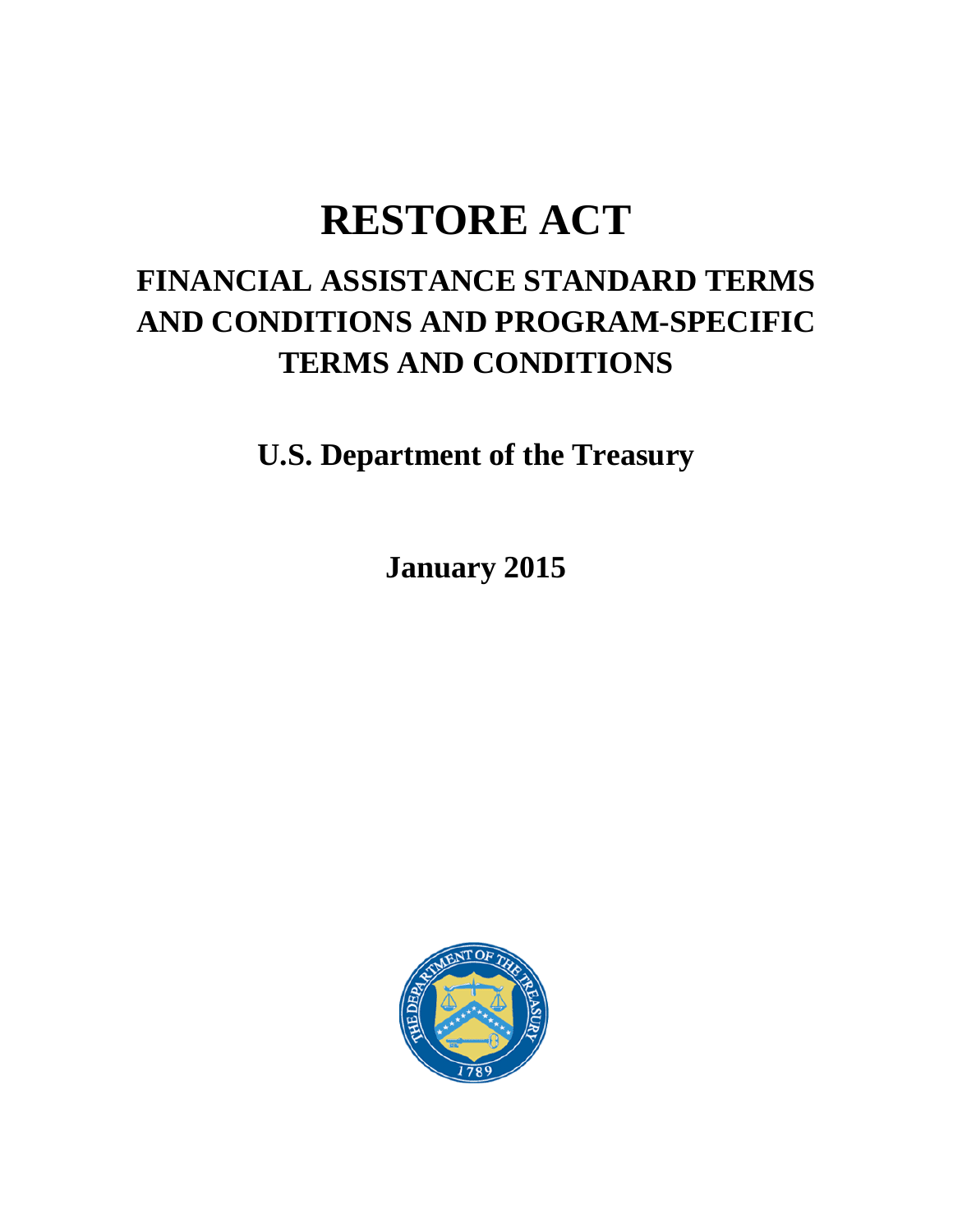## **TABLE OF CONTENTS**

| RESTORE ACT FINANCIAL ASSISTANCE STANDARD TERMS AND CONDITIONS AND                                                                      |                                                                                                                       |
|-----------------------------------------------------------------------------------------------------------------------------------------|-----------------------------------------------------------------------------------------------------------------------|
| A                                                                                                                                       | PROGRAM-SPECIFIC TERMS AND CONDITIONS - AWARDS UNDER THE DIRECT                                                       |
| B.                                                                                                                                      | PROGRAM-SPECIFIC TERMS AND CONDITIONS - AWARDS UNDER THE CENTERS                                                      |
| STANDARD TERMS AND CONDITIONS - AWARDS UNDER THE DIRECT COMPONENT AND<br>AWARDS UNDER THE CENTERS OF EXCELLENCE RESEARCH GRANTS PROGRAM |                                                                                                                       |
| C                                                                                                                                       |                                                                                                                       |
| D                                                                                                                                       |                                                                                                                       |
| Е                                                                                                                                       | FINANCIAL MANAGEMENT SYSTEM AND INTERNAL CONTROL REQUIREMENTS9                                                        |
| F                                                                                                                                       |                                                                                                                       |
| G                                                                                                                                       | THE FEDERAL GOVERNMENT'S RIGHT TO INSPECT, AUDIT. AND INVESTIGATE. 11                                                 |
| н                                                                                                                                       |                                                                                                                       |
| T                                                                                                                                       | EFFECT OF A GOVERNMENT SHUTDOWN ON DISBURSEMENTS AND THE                                                              |
| J                                                                                                                                       |                                                                                                                       |
| Κ                                                                                                                                       |                                                                                                                       |
| L                                                                                                                                       |                                                                                                                       |
| м                                                                                                                                       |                                                                                                                       |
| N                                                                                                                                       |                                                                                                                       |
| O                                                                                                                                       |                                                                                                                       |
| P                                                                                                                                       | REQUIREMENT TO CHECK DEBARMENT AND SUSPENSION STATUS OF<br>SUBRECIPIENTS, CONTRACTORS, SUBCONTRACTORS AND VENDORS  19 |
| Q                                                                                                                                       |                                                                                                                       |
| R                                                                                                                                       |                                                                                                                       |
| S                                                                                                                                       |                                                                                                                       |
| т                                                                                                                                       |                                                                                                                       |
| U                                                                                                                                       |                                                                                                                       |
| V                                                                                                                                       |                                                                                                                       |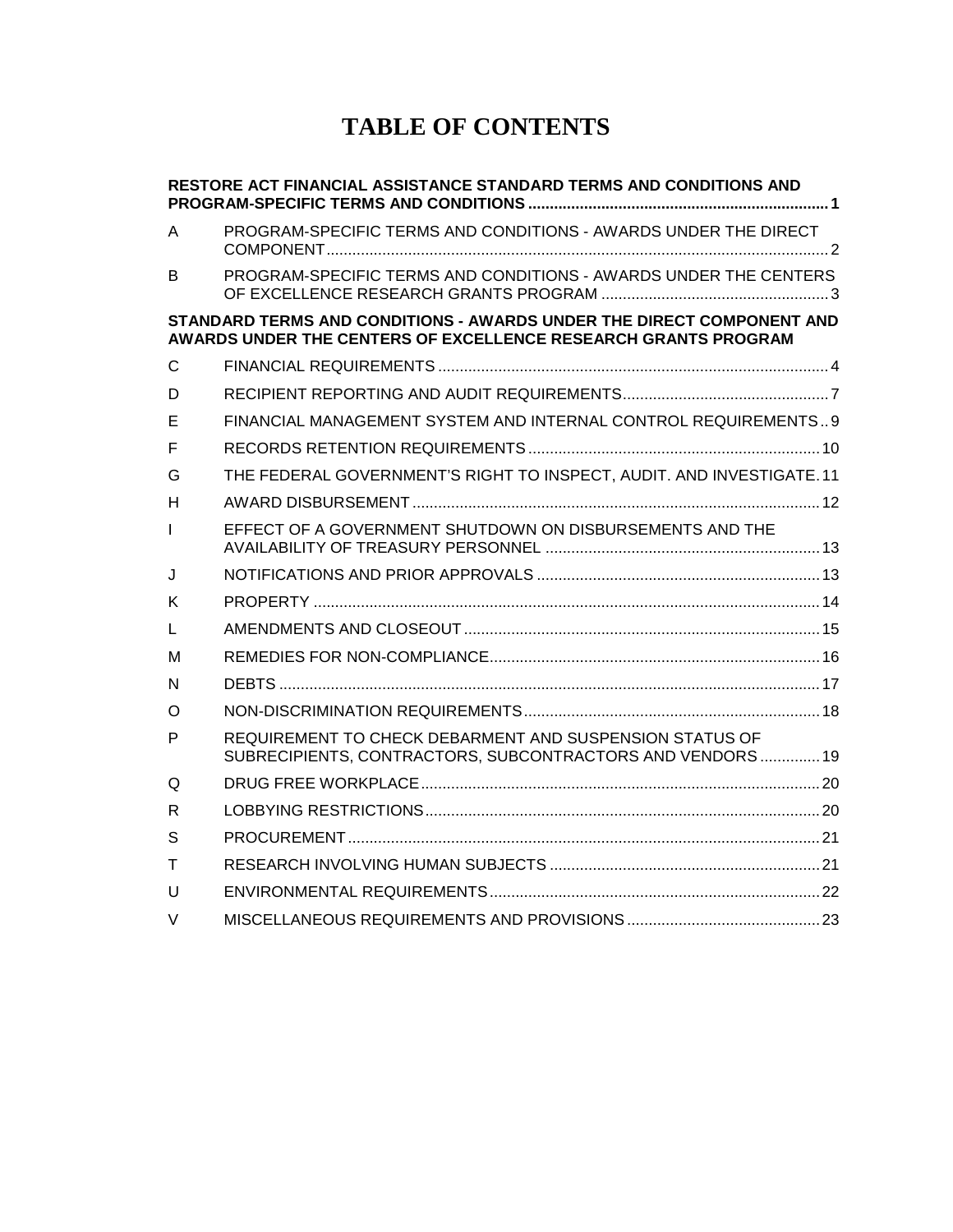### <span id="page-2-0"></span>**RESTORE ACT FINANCIAL ASSISTANCE STANDARD TERMS AND CONDITIONS AND PROGRAM-SPECIFIC TERMS AND CONDITIONS**

#### **PREFACE**

The grant agreement is comprised of the following documents:

- 1. A Notice of Award from the Department of the Treasury ("Treasury")
- 2. The RESTORE Act Financial Assistance Standard Terms and Conditions ("Standard Terms and Conditions")
- 3. The RESTORE Act Financial Assistance Program-Specific Terms and Conditions ("Program-Specific Terms and Conditions")
- 4. The approved application, including all documents, certifications, and assurances that are part of the approved application
- 5. The approved scope of work
- 6. The approved budget
- 7. Any special terms and conditions applied by Treasury to the award ("Special Award Conditions")

The recipient must comply, and require each of its subrecipients, contractors, and subcontractors employed in the completion of the activity, project, or program to comply with all federal statutes, federal regulations, executive orders (EOs), Office of Management and Budget (OMB) circulars, Standard Terms and Conditions, Program-Specific Terms and Conditions, and any Special Award Conditions of this federal financial assistance award ("Award"), as applicable, in addition to the certifications and assurances required at the time of application. This Award is subject to the laws and regulations of the United States.

Any inconsistency or conflict in Standard Terms and Conditions, Program-Specific Terms and Conditions, and any Special Award Conditions of this Award will be resolved according to the following order of precedence: federal laws, federal regulations, applicable notices published in the Federal Register, EOs, OMB circulars, Treasury's Standard Terms and Conditions, Program-Specific Terms and Conditions, and any Special Award Conditions. Special Award Conditions may amend or take precedence over Standard Terms and Conditions and Program-Specific Terms and Conditions.

Some of these Standard Terms and Conditions contain, by reference or substance, a summary of pertinent federal statutes, federal regulations published in the Federal Register (Fed. Reg.) or Code of Federal Regulations (C.F.R.), EOs, or OMB circulars. In particular, these Standard Terms and Conditions incorporate many of the provisions contained in OMB's Uniform Guidance for Grants and Cooperative Agreements (2 C.F.R. Part 200), which supersedes former OMB Circular A-102 (the former grants management common rule), OMB Circular A-133 (single audit requirements), and all former OMB circulars containing the cost principles for grants and cooperative agreements. To the extent that it is a summary, such a provision is not in derogation of, or an amendment to, any such statute, regulation, EO, or OMB circular. Unless a definition is provided here, definitions can be found in the RESTORE Act (Public Law No. 112-141 (July 6, 2012)), Treasury's RESTORE Act regulations (79 Fed. Reg. 48039 (Aug. 15, 2014) and 79 Fed. Reg. 61236 (Oct. 10, 2014), codified at 31 C.F.R. Part 34)), and/or 2 C.F.R. Part 200.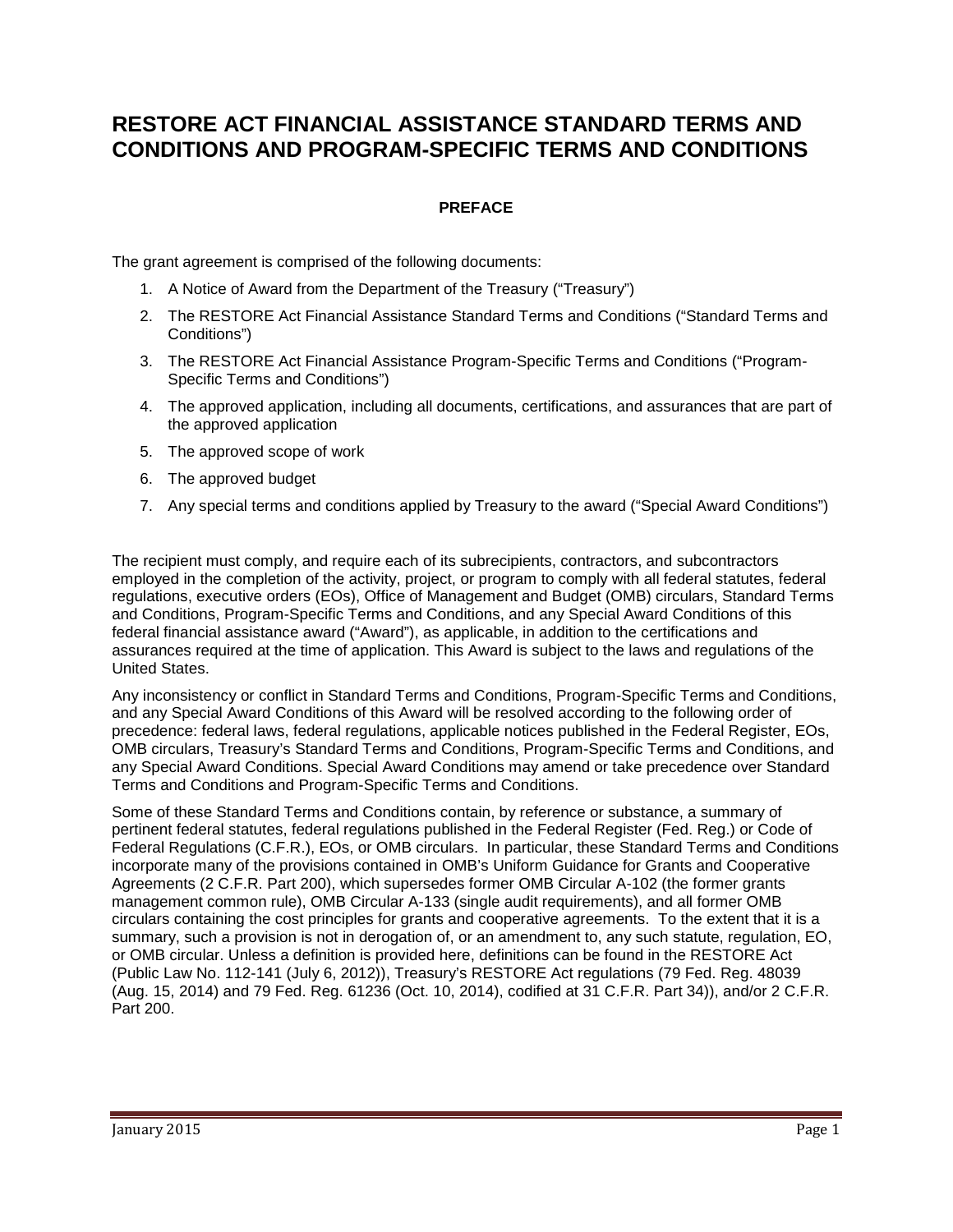#### <span id="page-3-0"></span>**A PROGRAM-SPECIFIC TERMS AND CONDITIONS - AWARDS UNDER THE DIRECT COMPONENT**

In addition to all the Standard Terms and Conditions described in Sections C through V of this document, all Treasury RESTORE Act awards made under the Direct Component include the following Program Specific Terms and Conditions in this Section A:

#### **1. Administrative Costs**

- a. Administrative costs are defined at 31 C.F.R. § 34.2.
- b. Under no circumstances may the recipient use more than three percent of the Award funds received for administrative costs. Costs borne by subrecipients and contractors do not count toward the three percent cap.
- c. Up to 100 percent of program income may be used to pay for allowable administrative costs, subject to the three percent cap.

#### **2. Oil Spill Liability Trust Fund**

The recipient must not seek any compensation for the approved program or project from the Oil Spill Liability Trust Fund. If the recipient is authorized to make subawards, the recipient must not use Direct Component funds to make subawards to fund activities for which claims were filed with the Oil Spill Liability Trust Fund after July 6, 2012.

#### **3. Performance Reports**

The recipient must submit with each "Performance Progress Report" (SF PPR) (see Section D below) an updated "Milestones Form" (standard format provided by Treasury) with the status of each milestone included in the recipient's approved application (the "Milestones Form"), including the milestone description, estimated completion date (do NOT change this from the original in the application), actual completion date (if applicable), percent complete (if not fully completed), and, if applicable, the reason for any delays.

#### **4. Remedies for Non-compliance**

- a. If Treasury determines that the recipient has expended Direct Component funds to cover the cost of any ineligible activities, in addition to the remedies available in Section M of these Standard Terms and Conditions, Treasury will make no additional payments to the recipient from the RESTORE Trust Fund, including no payments from the RESTORE Trust Fund for activities, projects, or programs other than Direct Component activities, projects, or programs, until the recipient has either (1) deposited an amount equal to the amount expended for the ineligible activities in the RESTORE Trust Fund, or (2) Treasury has authorized the recipient to expend an equal amount from the recipient's own funds for an activity that meets the requirements of the RESTORE Act.
- b. If Treasury determines the recipient has materially violated the terms of this Award, Treasury will make no additional funds available to the recipient from any part of the Trust Fund until the recipient corrects the violation.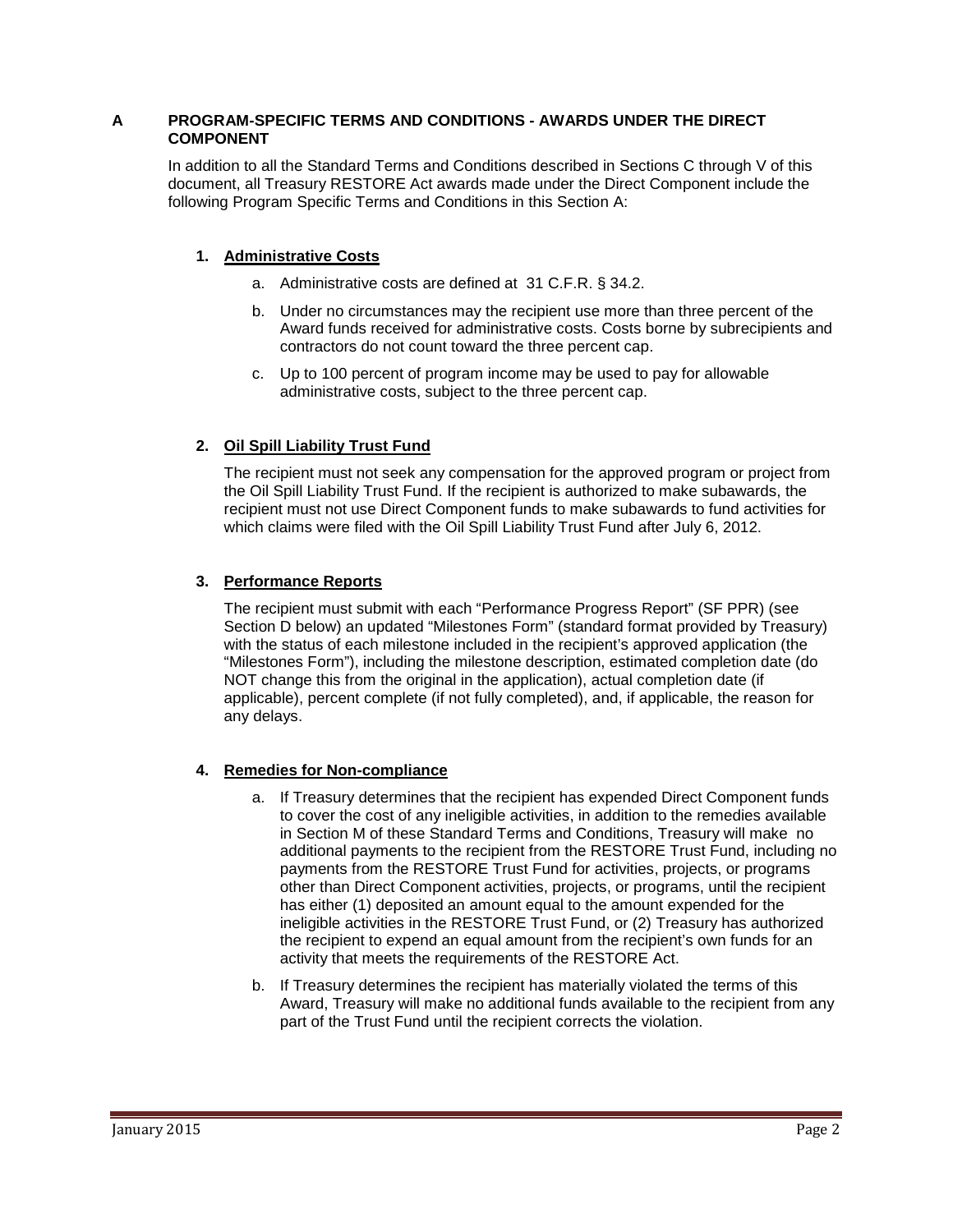#### <span id="page-4-0"></span>**B PROGRAM-SPECIFIC TERMS AND CONDITIONS - AWARDS UNDER THE CENTERS OF EXCELLENCE RESEARCH GRANTS PROGRAM**

In addition to all the Standard Terms and Conditions described in Sections C through V of this document, all Treasury RESTORE Act awards under the Centers of Excellence Research Grants Program include the following Program-Specific Terms and Conditions in this Section B:

#### **1. Allowable Costs**

In addition to the prohibitions contained in 2 C.F.R. Part 200, Subpart E (*Cost Principles*), the following costs are unallowable unless approved in writing by Treasury:

- a. Construction, including the alteration, repair, or rehabilitation of existing structures. Facilities costs are allowable as indirect costs in a federally approved negotiated indirect cost rate.
- b. Acquisition of land or interests in land.

#### **2. Notifications**

- a. If the selection of a Center or Centers of Excellence occurs after the start date of this Award, the recipient must promptly inform Treasury of the following:
	- i. Name of the Center of Excellence and the entity selected to administer it, including the names of member organizations if the entity is a consortium;
	- ii. The DUNS Number of the entity;
	- iii. Location of the entity;
	- iv. Discipline or disciplines assigned to the Center of Excellence;
	- v. Description of the actual public input process undertaken, including a summary of any comments received and a description of how they were addressed; and
	- vi. The estimated budget for the Center, including the total allocation of funded dollars for the Center.
- b. The recipient must immediately notify Treasury if the recipient anticipates selecting a new entity or consortium to serve as a Center of Excellence, or making other changes to the initial selection of Center(s) of Excellence described in the scope of work.

#### **3. Performance Reports**

In addition to the reporting requirements in Section D, the recipient must submit an annual report to the Gulf Coast Ecosystem Restoration Council ("Council") in a form prescribed by the Council that includes information on subrecipients, subaward amounts, disciplines addressed, and any other information required by the Council. When the subrecipient is a consortium, the annual report must also identify the consortium members. The recipient must provide a copy of this report to Treasury.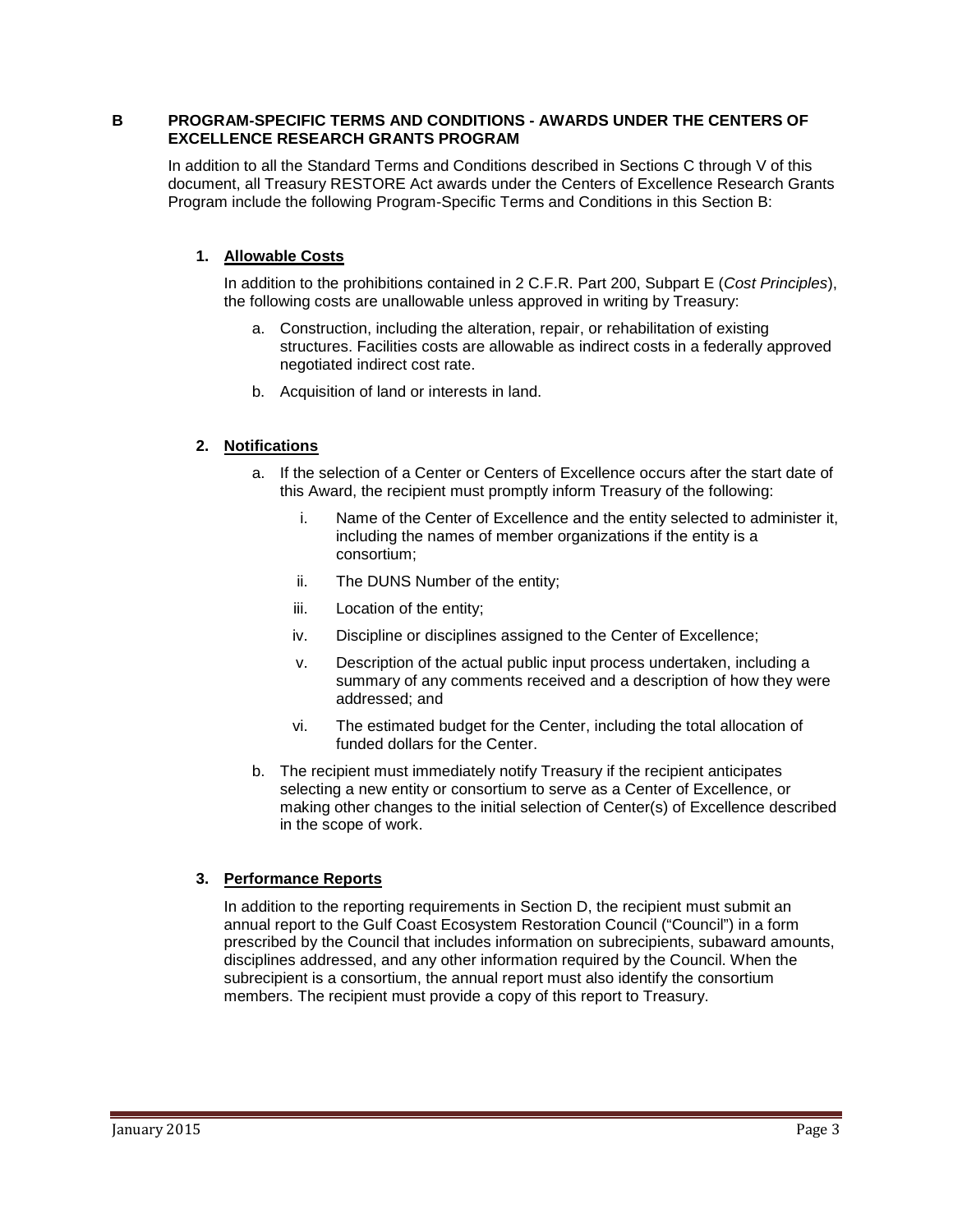#### **STANDARD TERMS AND CONDITIONS**

#### **AWARDS UNDER DIRECT COMPONENT AND AWARDS UNDER THE CENTERS OF EXCELLENCE RESEARCH GRANTS PROGRAM**

#### <span id="page-5-0"></span>**C FINANCIAL REQUIREMENTS**

#### **1. Applicable Regulations**

This Award is subject to the following federal regulations and requirements. This list is not exclusive:

- a. Uniform Administrative Requirements, Cost Principles, and Audit Requirements for Federal Awards, 2 C.F.R. Part 200, Subparts A through E, and any Treasury regulations incorporating these requirements. Subpart F will apply to audits of the recipient's fiscal years beginning on or after December 26, 2014. Until then, the recipient must comply with OMB Circular A-133.
- b. Treasury's RESTORE Act regulations, 31 C.F.R. Part 34.
- c. Governmentwide Debarment and Suspension, 31 C.F.R. Part 19.
- d. Governmentwide Requirements for Drug-Free Workplace, 31 C.F.R. Part 20
- e. New Restrictions on Lobbying, 31 C.F.R. Part 21.
- f. Reporting Subaward and Executive Compensation Information, 2 C.F.R. Part 170.
- g. Award Term for Trafficking in Persons, 2 C.F.R. Part 175.

#### **2. Scope of Work**

The recipient must only use funds obligated and disbursed under this Award for the purpose of carrying out activities described in the attached approved scope of work. The recipient must not incur or pay any expenses under this Award for activities not related to the attached approved scope of work unless Treasury first approves an Award amendment explicitly modifying the approved scope of work to include those activities.

#### **3. Period of Performance; Pre-award Costs**

The recipient must use funds obligated and disbursed under this Award only during the period of performance specified in the Notice of Award, which is the time period during which the recipient may incur new obligations and costs to carry out the work authorized under this Award. The only exception is costs incurred prior to the effective date of this Award, which are allowable only if:

- a. Treasury specifically authorized these costs in writing prior to the issuance of this Award;
- b. Incurring these costs was necessary for the efficient and timely performance of the scope of work; and
- c. These costs would have been allowable if incurred after the date of the award.

#### **4. Indirect Costs**

a. The recipient may only charge indirect costs to this Award if these costs are allowable under 2 C.F.R. Part 200, subpart E (*Cost Principles*).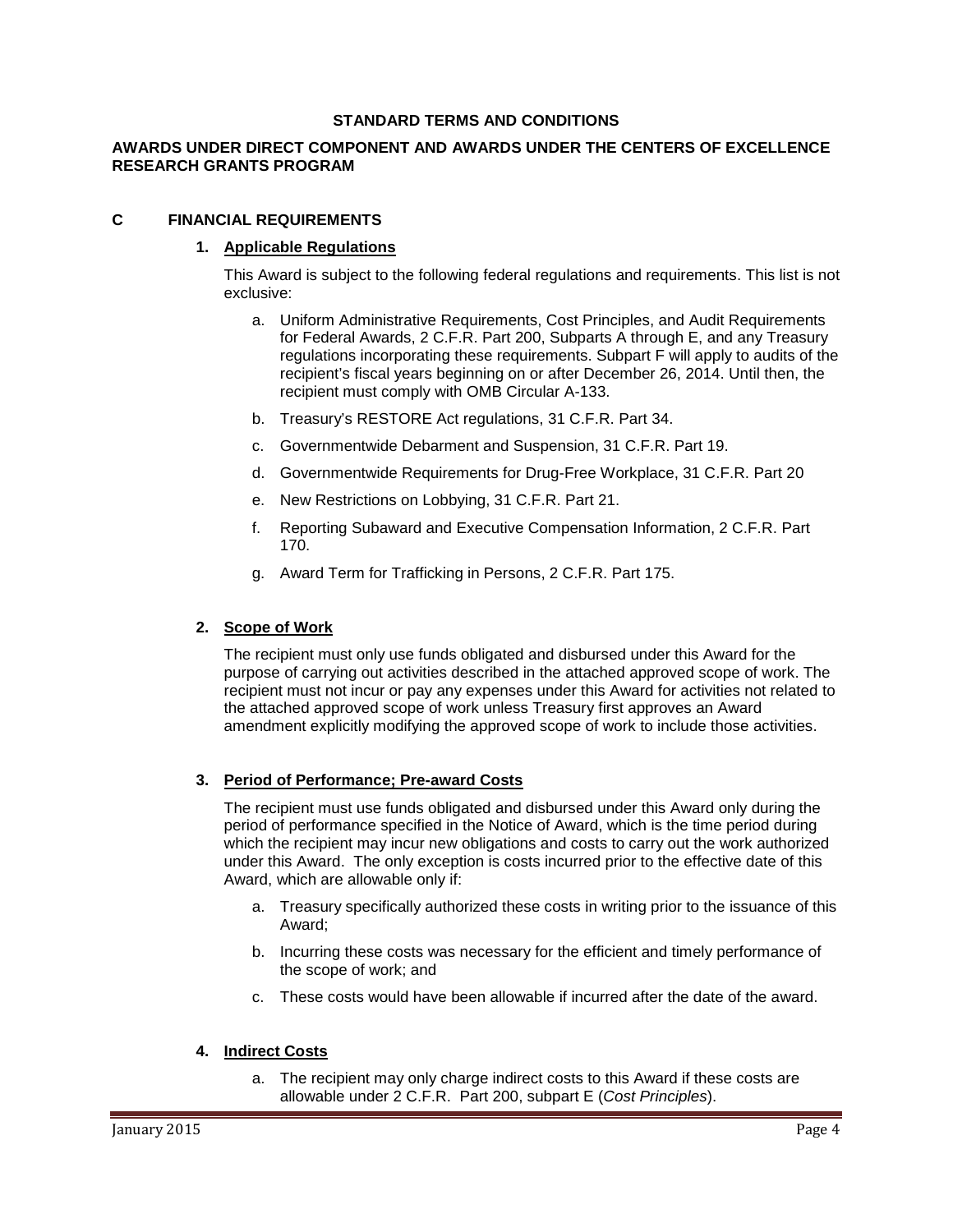- b. Indirect costs charged must be consistent with the indirect cost rate agreement negotiated between the recipient and its cognizant agency (defined as the federal agency that is responsible for reviewing, negotiating, and approving cost allocation plans or indirect cost proposals, see 2 C.F.R. § 200.19) and must be included in the recipient's budget.
- c. Unallowable direct costs are not recoverable as indirect costs.
- d. The maximum dollar amount of allocable indirect costs charged to this Award shall be the lesser of:
	- i. The line item amount for the indirect costs contained in the approved budget, including all budget revisions approved in writing by the Treasury; or
	- ii. The total indirect costs allocable to this Award based on the indirect cost rate approved by a cognizant or oversight federal agency and applicable to the period in which the cost was incurred, provided that the rate is approved on or before the Award end date.

#### **5. Cost Sharing and Budget Limitations**

- a. The recipient is not required to contribute any matching funds.
- b. The recipient shall not request or receive additional funding beyond what was included in the approved application for the attached approved scope of work from any federal or non-federal source, without first notifying Treasury.

#### **6. Program Income**

Any program income (defined at 2 C.F.R. § 200.80) generated during the period of performance must be included in the approved budget and be used for the purposes and under the conditions of these Standard Terms and Conditions and any Special Award Conditions, i.e. solely to accomplish the approved scope of work.

#### **7. Incurring Costs or Obligating Federal Funds Beyond the Expiration Date**

The recipient must not incur costs or obligate funds under this Award for any purpose pertaining to the operation of the activity, project, or program beyond the end of the period of performance. The only costs which are authorized for a period up to 90 days following the end of the period of performance are those strictly associated with close-out activities. Close-out activities are normally limited to the preparation of final progress, financial, and required audit reports unless otherwise approved in writing by Treasury. Under extraordinary circumstances, and at Treasury's sole discretion, Treasury may approve the recipient's request for an extension of the 90-day closeout period.

#### **8. Tax Refunds**

Refunds of taxes paid under the Federal Insurance Contributions Act (FICA) and the Federal Unemployment Tax Act (FUTA) that are received by the recipient during or after the period of performance must be refunded or credited to Treasury if these taxes were paid out of RESTORE Act funds in accordance with 2 C.F.R. Part 200, subpart E (*Cost Principles*). The recipient agrees to contact Treasury immediately upon receipt of these refunds.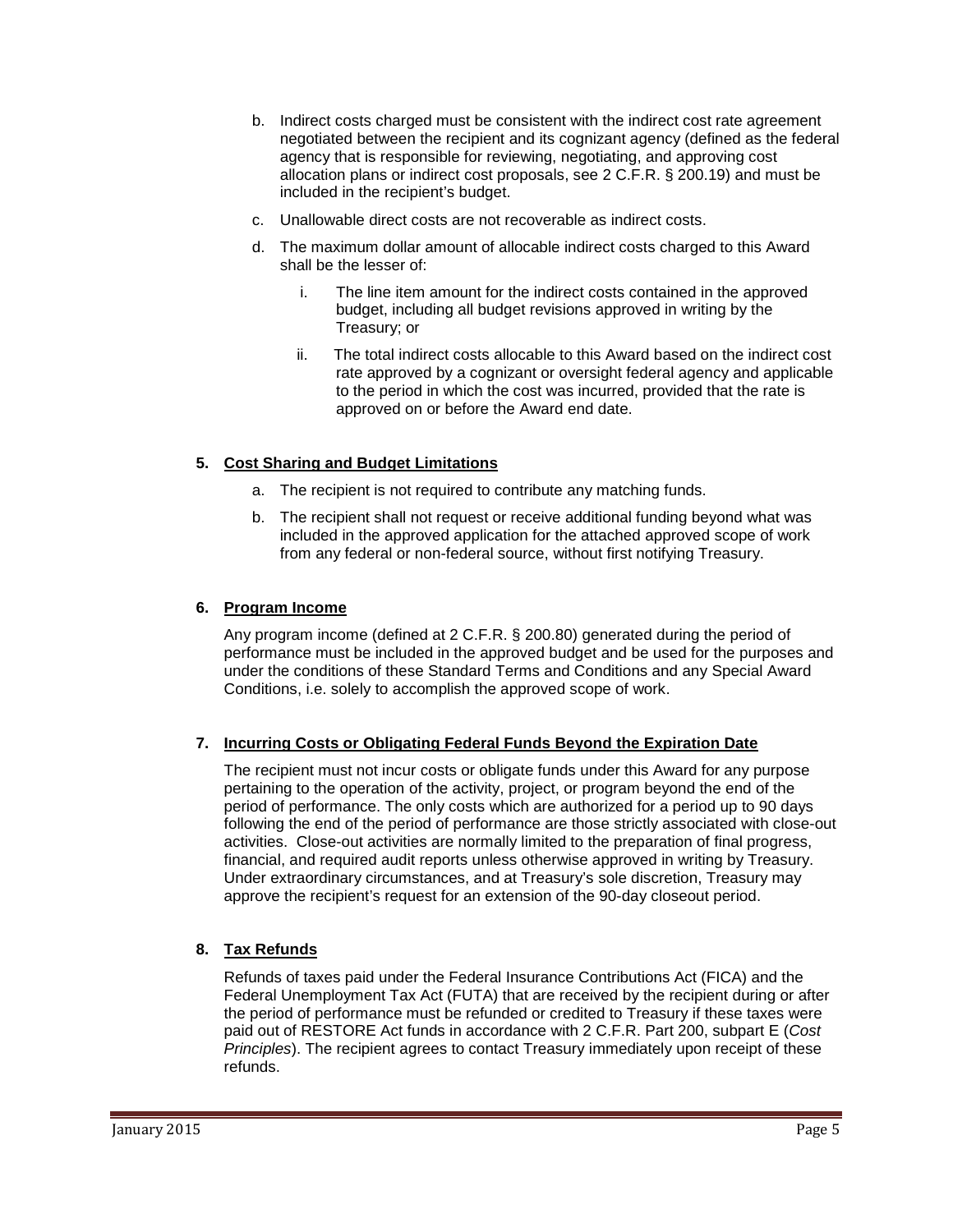#### **9. Subawards**

- a. If the recipient is permitted to make subawards under this award, the recipient must execute a legally binding written agreement with the subrecipient. This agreement must incorporate all the terms and conditions of this Award, including any Special Award Conditions, and must include the information at 2 C.F.R. § 200.331. The recipient must perform all responsibilities required of a passthrough entity, as specified in 2 C.F.R. Part 200.
- b. The recipient must evaluate and document each subrecipient's risk of noncompliance with federal statutes, federal regulations, and the terms and conditions of the subaward for purposes of determining the appropriate subrecipient monitoring strategy, as described in 2 C.F.R. § 200.331(b).
- c. The recipient must monitor the subrecipient's use of federal funds through reporting, site visits, regular contact, or other means to provide reasonable assurance that the subrecipient is administering the subaward in compliance with the RESTORE Act, Treasury's RESTORE Act regulations, these Standard Terms and Conditions, Program-Specific Terms and Conditions, and any Special Award Conditions, and to ensure that performance goals are achieved.
- d. The recipient must provide training and technical assistance to the subrecipient as necessary.
- e. The recipient must, if necessary, take appropriate enforcement actions against non-compliant subrecipients.
- f. If lower tier subawards are authorized, the recipient must ensure that a subrecipient who makes a subaward applies the terms and conditions of this Award, including any Special Award Conditions, to all lower tier subawards, and that a subrecipient who makes a subaward carries out all the responsibilities of a pass-through entity described at 2 C.F.R. Part 200.
- g. The recipient must maintain written standards of conduct governing the performance of its employees involved in executing this Award and administration of subawards.
	- i. No employee, officer, or agent shall participate in the selection, award, or administration of a subaward supported by federal funds if a real or apparent conflict of interest would be involved. Such a conflict would arise when the employee, officer, or agent, any member of his or her immediate family, his or her partner, or an organization in which he/she serves as an officer or which employs or is about to employ any of the parties mentioned in this section, has a financial interest or other interest in the organization selected or to be selected for a subaward.
	- ii. The officers, employees, and agents of the recipient shall neither solicit nor accept anything of monetary value from subrecipients.
	- iii. A recipient may set standards for situations in which the financial interest is not substantial or the gift is an unsolicited item of nominal value. A financial interest may include employment, stock ownership, a creditor or debtor relationship, or prospective employment with the organization selected or to be selected for a subaward.
	- iv. The standards of conduct must provide for disciplinary actions to be applied for violations of such standards by officers, employees, or agents of the recipient.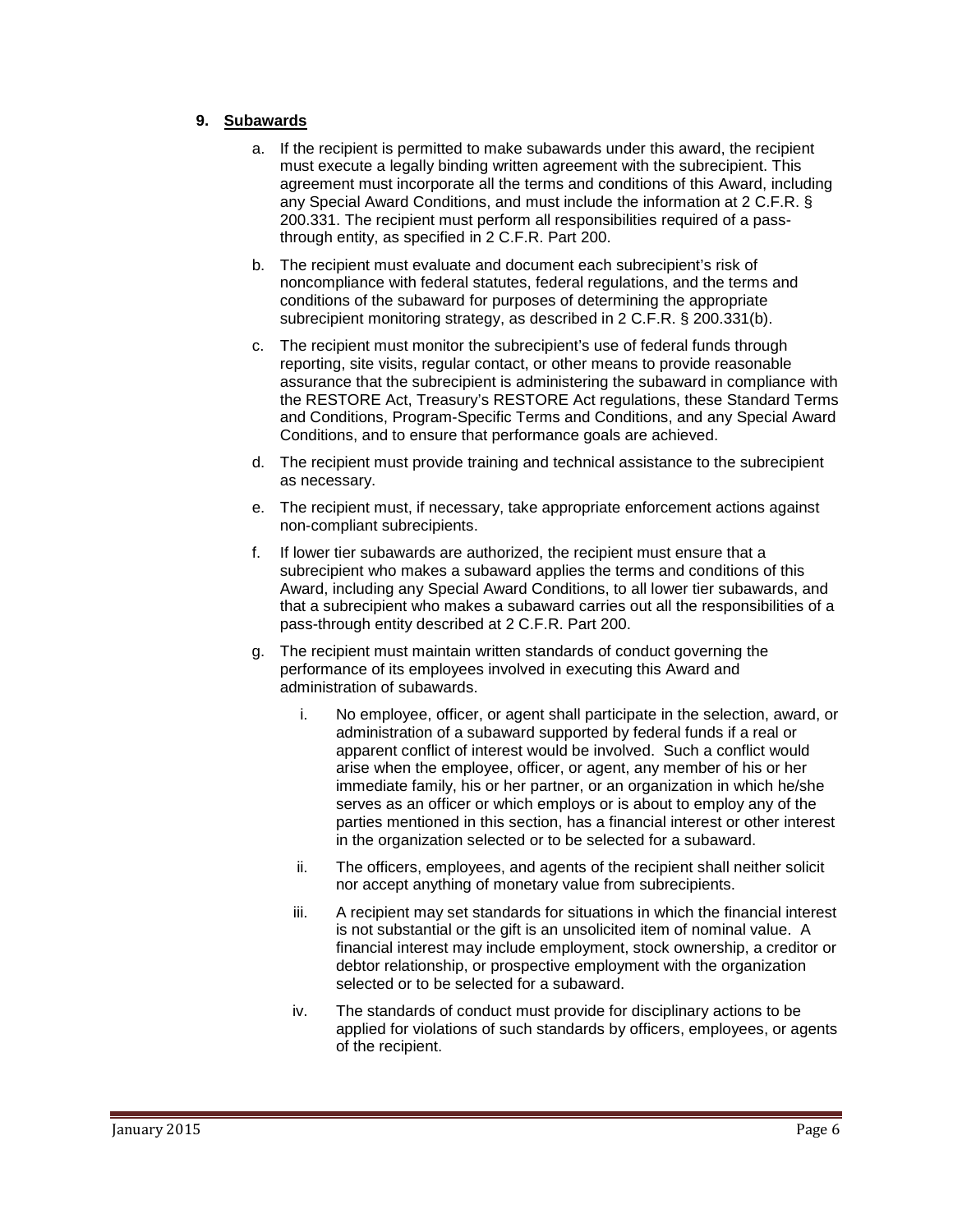#### <span id="page-8-0"></span>**D RECIPIENT REPORTING AND AUDIT REQUIREMENTS**

#### **1. Financial Reports**

- a. The recipient must submit a "Federal Financial Report" (SF-425) on a semiannual basis for the periods ending March 31 and September 30 (or June 30 and December 31, if instructed by Treasury), or any portion thereof, unless otherwise specified in a special award condition. Reports are due no later than 30 days following the end of each reporting period. A final SF-425 must be submitted within 90 days after the end of the period of performance. In the remarks section of each SF-425 submitted, the recipient must provide the following information:
	- i. A description of the use of all funds received; and
	- ii. A certification that the recipient maintains written documentation sufficient to demonstrate the accuracy of the information and certifications provided.

The report must be signed by a senior authorized official of the organization or entity receiving grant funds who can legally bind the organization, and who has oversight and authority over the administration and use of the funds in question.

b. The recipient must submit all financial reports via http://www.GrantSolutions.gov, unless otherwise specified by Treasury in writing.

#### **2. Performance Reports**

- a. The recipient must submit an SF-PPR ("Performance Progress Report") and a "Status of Performance Report" (standard format provided by Treasury) on a semi-annual basis for the periods ending March 31 and September 30 (or June 30 and December 31, if instructed by Treasury), or any portion thereof, unless otherwise specified in a Special Award Condition. Reports are due no later than 30 days following the end of each reporting period, except the final report which is due 90 days following the end of the period of performance.
- b. The recipient must submit all reports in a. above via http://www.GrantSolutions.gov, unless otherwise specified in writing by Treasury, and the recipient must complete these reports according to the following instructions:
	- i. In the "performance narrative" attachment (section B of the SF-PPR), the recipient must provide the following information:
		- a) In Section B-1:
			- 1) Summarize activities undertaken during the reporting period;
			- 2) Summarize any key accomplishments, including milestones completed for period;
			- 3) List any contracts awarded during the reporting period, along with the name of the contractor and its principal, the DUNS number of the contractor, the value of the contract, the date of award, a brief description of the services to be provided, and whether or not local preference was used in the selection of the contractor; and
			- 4) If the recipient is authorized to make subawards, list any subawards executed during the reporting period, along with the name of the entity and its principal, the DUNS number of the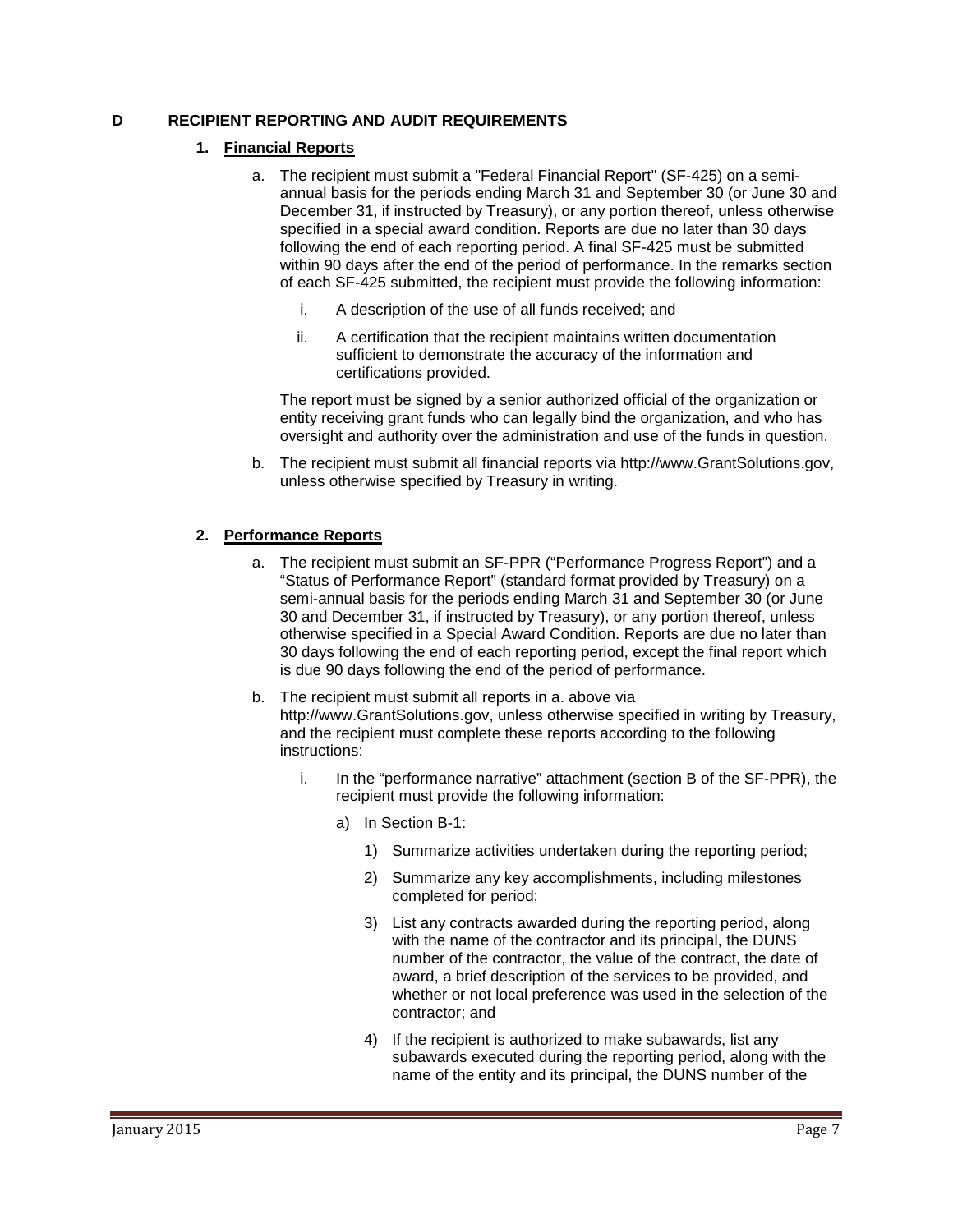entity, the value of the agreement, the date of award, and a brief description of the scope of work.

- b) In Section B-2:
	- 1) Indicate if any operational, legal, regulatory, budgetary, and/or ecological risks, and/or any public controversies, have materialized. If so, indicate what mitigation strategies have been undertaken to attenuate these risks or controversies; and
	- 2) Summarize any challenges that have impeded the recipient's ability to accomplish the approved scope of work on schedule and on budget.
- c) In Section B-3:

Summarize any significant findings or events, if applicable.

d) In Section B-4:

Describe any activities to disseminate or publicize results of the activity, project, or program.

- e) In Section B-5:
	- 1) Describe all efforts taken to monitor contractor and/or subrecipient performance, to include site visits, during the reporting period. For subawards, indicate whether the subrecipient submitted an audit to the recipient, and if so, whether the recipient issued a management decision on any findings; and
	- 2) Describe any other activities or relevant information not already provided.
- f) In Section B-6:

Summarize the activities planned for the next reporting period.

ii. The recipient must attach to the SF-PPR a completed "Status of Performance Report." On the "Status of Performance Report," the recipient must provide performance information on the metrics selected at the time of application. The recipient must follow the instructions provided with the form.

#### **3. Interim Reporting on Significant Developments**

- a. Events may occur between the scheduled performance reporting dates that have significant impact upon the activity, project, or program. In such cases, the recipient must inform Treasury as soon as the following types of conditions become known:
	- i. Problems, delays, or adverse conditions which will materially impair the ability to meet the objective of this Award. This disclosure must include a statement of the action taken, or contemplated, and any assistance needed to resolve the situation.
	- ii. Favorable developments which enable meeting time schedules and objectives sooner or at less cost than anticipated or producing more or different beneficial results than originally planned.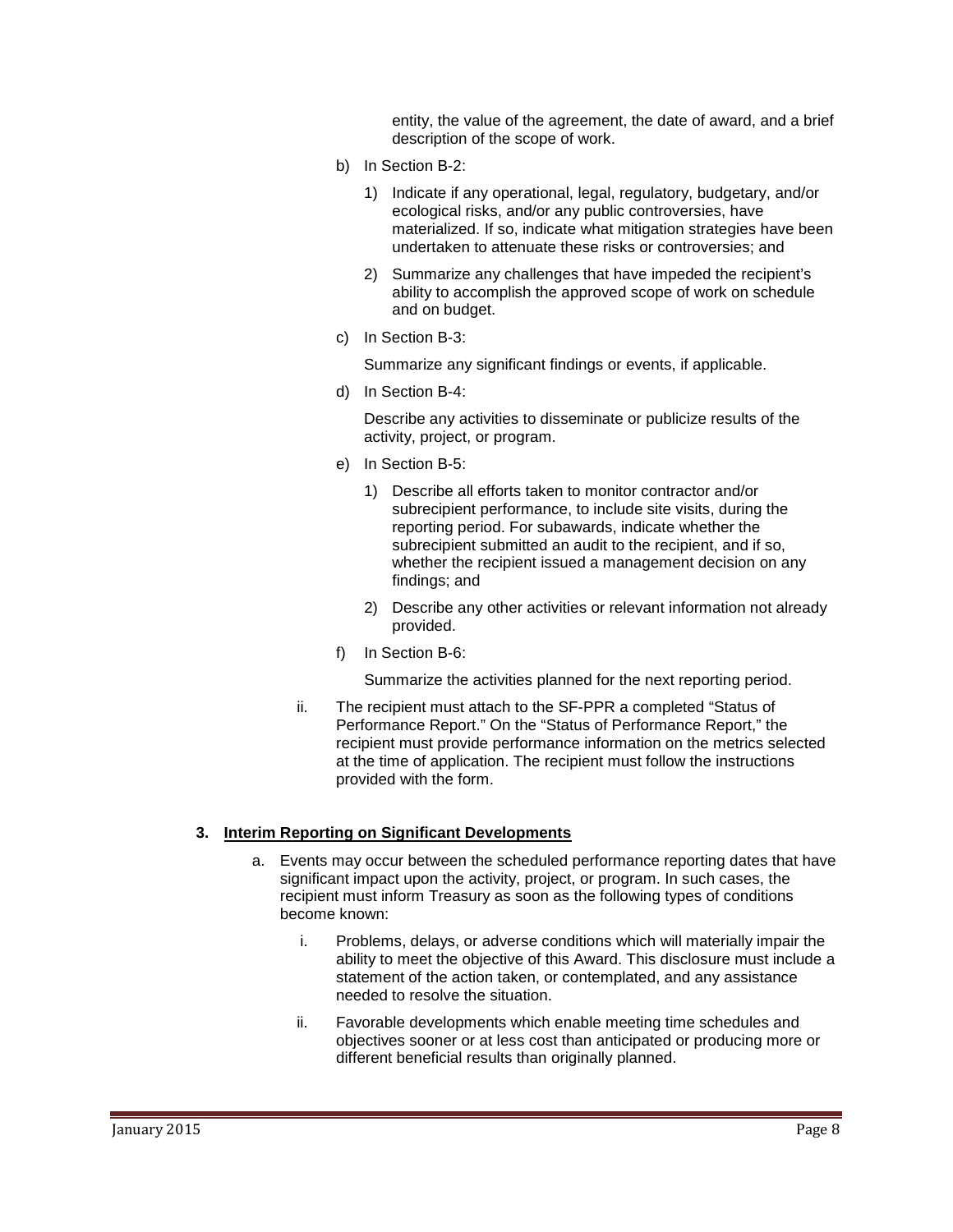- b. The recipient must:
	- i. Promptly provide to Treasury and the Treasury Inspector General a copy of all state or local inspector general reports, audit reports other than those prepared under the Single Audit Act, and reports of any other oversight body, if such report pertains to an award under any RESTORE Act component, including the Comprehensive Plan Component and Spill Impact Component.
	- ii. Immediately notify Treasury and the Treasury Inspector General of any indication of fraud, waste, abuse, or potentially criminal activity pertaining to grant funds.
	- iii. Promptly notify Treasury upon the selection of a contractor or subrecipient performing work under this Award, and include the name and DUNS number for the subrecipient or contractor, and the total amount of the contract or subaward.

#### **4. Audit Requirements**

The recipient is responsible for complying, and ensuring all subrecipients comply, with all audit requirements of OMB Circular A-133 and the Single Audit Act. The requirements of Subpart F of 2 C.F.R. Part 200 supersede the requirements of Circular A-133 for recipient and subrecipient fiscal years beginning on or after December 26, 2014.

#### **5. Operational Self-Assessment**

The recipient must submit a revised *Operational Self-Assessment* in the same format as the recipient's most recent submission no later than June 30th of each calendar year for the duration of this Award. Only one *Operational Self-Assessment* must be submitted per recipient per year. In completing the form, the recipient must note controls or activities that have changed from the previous submission. The recipient must submit the *Operational Self-Assessment* electronically to [restoreact@treasury.gov,](mailto:restoreact@treasury.gov) unless otherwise specified in writing by Treasury. The form may be downloaded at [http://www.treasury.gov/services/restore-act/Pages/default.aspx.](http://www.treasury.gov/services/restore-act/Pages/default.aspx)

#### <span id="page-10-0"></span>**E FINANCIAL MANAGEMENT SYSTEM AND INTERNAL CONTROL REQUIREMENTS**

- 1. Recipients that are states must expend and account for Award funds in accordance with the applicable state laws and procedures for expending and accounting the states' own funds. All other recipients must expend and account for funds in accordance with state and local laws and procedures. In addition, all recipients' financial management systems must be sufficient to:
	- a. Permit the preparation of accurate, current, and complete SF-425, SF-PPR, Milestones Form, and Status of Performance reports, as well as reporting on subawards, if applicable, and any additional reports required by any Special Award Conditions;
	- b. Permit the tracing of funds to a level of expenditures adequate to establish that such funds have been used in accordance with all applicable federal, state, and local requirements, including the RESTORE Act, Treasury RESTORE Act regulations, these Standard Terms and Conditions, Program-Specific Terms and Conditions, and any Special Award Conditions.
	- c. Allow for the comparison of actual expenditures with the amount budgeted for each Award made to the recipient by Treasury under the RESTORE Act.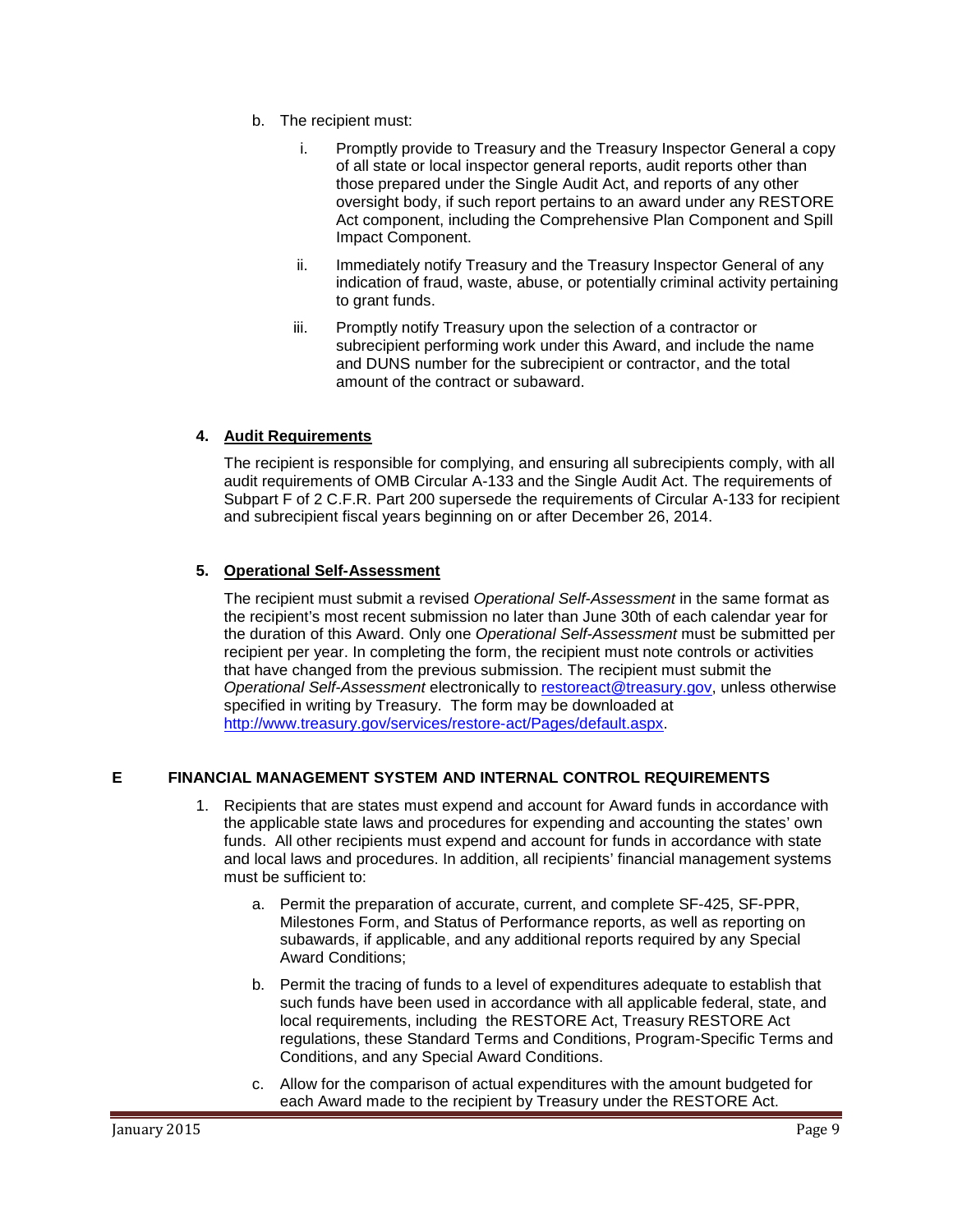- d. Identify and track all RESTORE Act awards received and expended by the assigned grant number, which is the Universal Award ID (as provided by Treasury), the year the Award was made, the awarding agency (Treasury), and the program's CFDA title and CFDA number (21.015).
- e. Record the source and application of funds for all activities funded by this Award, as well as all awards, authorizations, obligations, unobligated balances, assets, expenditures, program income, and interest earned on federal advances, and allow users to tie these records to source documentation such as cancelled checks, paid bills, payroll and attendance records, contract and subaward agreements, etc.
- f. Ensure effective control over, and accountability for, all federal funds, and all property and assets acquired with federal funds. The recipient must adequately safeguard all assets and ensure that they are used solely for authorized purposes.
- 2. The recipient must establish written procedures to implement the requirements set forth in section H below (Award Disbursement), as well as written procedures to determine the allowability of costs in accordance with 2 C.F.R. Part 200, subpart E (*Cost Principles*) and the terms and conditions of this Award.
- 3. The recipient must establish and maintain effective internal controls over this Award in a manner that provides reasonable assurance that the recipient is managing this Award in compliance with the RESTORE Act, Treasury's RESTORE Act regulations, these Standard Terms and Conditions, Program-Specific Terms and Conditions, and any Special Award Conditions. These internal controls should be in compliance with guidance in "Standards for Internal Control in the Federal Government" issued by the Comptroller General of the United States or the "Internal Control Integrated Framework", issued by the Committee of Sponsoring Organizations of the Treadway Commission (COSO). The recipient must evaluate and monitor its compliance, and the compliance of any subrecipients, with the RESTORE Act, Treasury's RESTORE Act regulations, these Standard Terms and Conditions, Program Specific Terms and Conditions, and any Special Award Conditions, and promptly remedy any identified instances of noncompliance. When and if an instance of non-compliance cannot be remedied by the recipient, the recipient must promptly report the instance of non-compliance to Treasury and the Treasury Inspector General, followed by submitting a proposed mitigation plan to Treasury.
- 4. The recipient must take reasonable measures to safeguard protected personally identifiable information (PII) consistent with applicable federal, state, and local laws regarding privacy and obligations of confidentiality.

#### <span id="page-11-0"></span>**F RECORDS RETENTION REQUIREMENTS**

- 1. The recipient must retain all records pertinent to this Award for a period of three years, beginning on a date as described in 2 C.F.R. § 200.333. While electronic storage of records (backed up as appropriate) is preferable, the recipient has the option to store records in hardcopy (paper) format. For the purposes of this section, the term "records" includes but is not limited to:
	- a. Copies of all contracts and all documents related to a contract, including the Request for Proposal (RFP), all proposals/bids received, all meeting minutes or other documentation of the evaluation and selection of contractors, any disclosed conflicts of interest regarding a contract, all signed conflict of interest forms (if applicable), all conflict of interest and other procurement rules governing a particular contract, and any bid protests;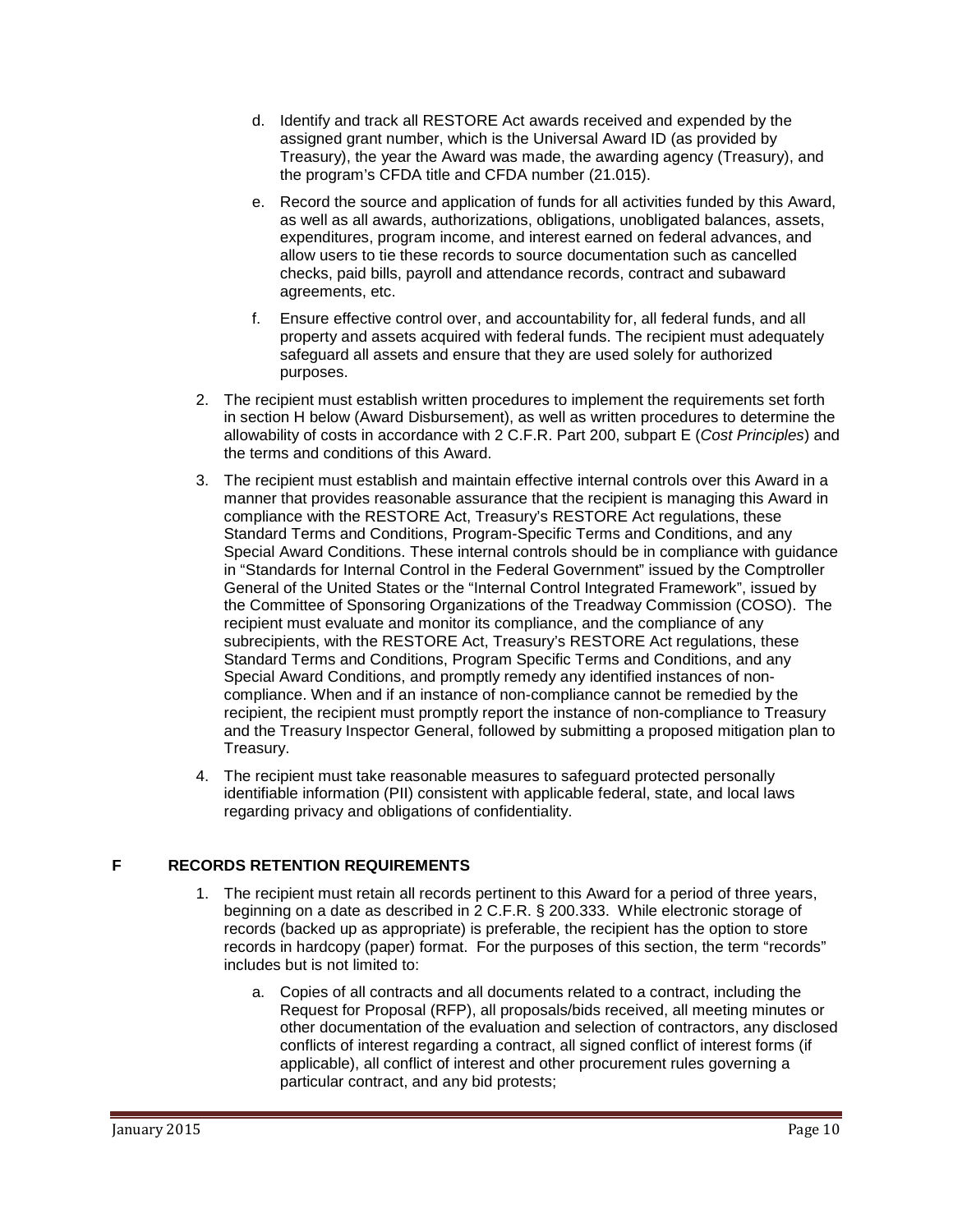- b. Copies of all subawards, including the funding opportunity announcement or equivalent, all applications received, all meeting minutes or other documentation of the evaluation and selection of subrecipients, any disclosed conflicts of interest regarding a subaward, and all signed conflict of interest forms (if applicable);
- c. All documentation of site visits, reports, audits, and other monitoring of contractors (vendors) and subrecipients (if applicable);
- d. All financial and accounting records, including records of disbursements to contractors (vendors) and subrecipients, and documentation of the allowability of Administrative Costs charged to this Award;
- e. All supporting documentation for the performance outcome and other information reported on the recipient's SF-425s, SF-PPRs, Milestones Forms, and Status of Performance Reports; and
- f. Any reports, publications, and data sets from any research conducted under this Award.
- 2. If any litigation, claim, investigation, or audit relating to this Award or an activity funded with Award funds is started before the expiration of the three year period, the records must be retained until all litigation, claims, investigations, or audit findings involving the records have been resolved and final action taken.
- 3. If the recipient is authorized to make subawards, the recipient must include in its legal agreement with the subrecipient a requirement that the subrecipient retain all records in compliance with 2 C.F.R. § 200.333.
- 4. If the recipient is authorized to enter into contracts to complete the approved scope of work, the recipient must include in its legal agreement with the contractor a requirement that the contractor retain all records in compliance with 2 C.F.R. § 200.333.

#### <span id="page-12-0"></span>**G THE FEDERAL GOVERNMENT'S RIGHT TO INSPECT, AUDIT, AND INVESTIGATE**

#### **1. Access to Records**

- a. Treasury, the Treasury Office of Inspector General, and the Government Accountability Office have the right of timely and unrestricted access to any documents, papers or other records, including electronic records, of the recipient that are pertinent to this Award, in order to make audits, investigations, examinations, excerpts, transcripts, and copies of such documents. This right also includes timely and reasonable access to the recipient's personnel for the purpose of interview and discussion related to such documents. This right of access shall continue as long as records are required to be retained.
- b. If the recipient is authorized to make subawards, the recipient must include in its legal agreement or contract with the subrecipient a requirement that the subrecipient make available to Treasury, the Treasury Office of Inspector General, and the Government Accountability Office any documents, papers or other records, including electronic records, of the subrecipient, that are pertinent to this Award, in order to make audits, investigations, examinations, excerpts, transcripts, and copies of such documents. This right also includes timely and reasonable access to the subrecipient's personnel for the purpose of interview and discussion related to such documents. This right of access shall continue as long as records are required to be retained (see Section F above).
- c. If the recipient is authorized to enter into contracts to complete the approved scope of work, the recipient must include in its contract a requirement that the contractor make available to Treasury, the Treasury Office of Inspector General,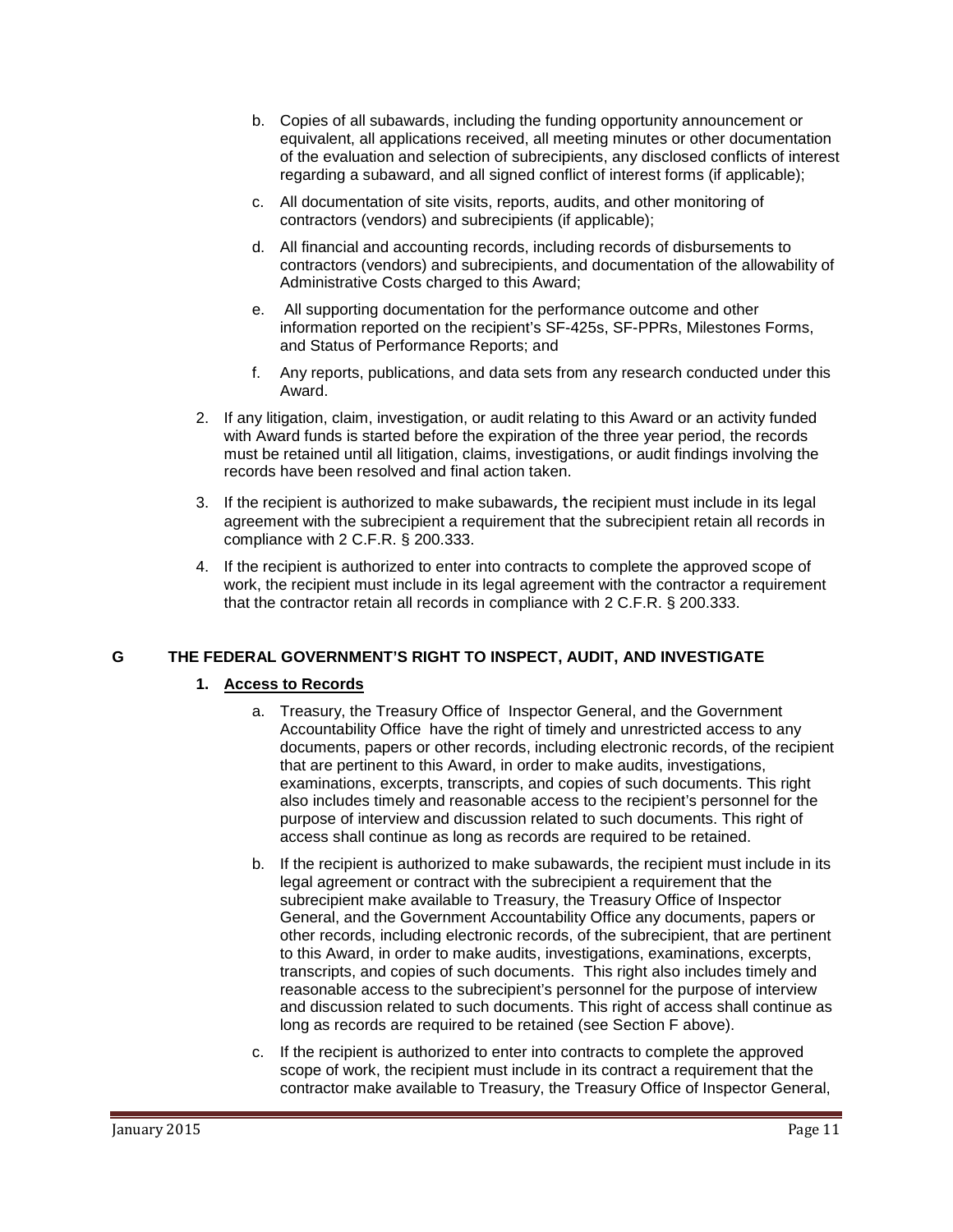and the Government Accountability Office any documents, papers or other records, including electronic records, of the contractor that are pertinent to this Award, in order to make audits, investigations, examinations, excerpts, transcripts, and copies of such documents. This right also includes timely and reasonable access to the contractor's personnel for the purpose of interview and discussion related to such documents. This right of access shall continue as long as records are retained (see Section F above).

#### **2. Access to the Recipient's Sites.**

The Treasury, the Treasury Office of Inspector General, and Government Accountability Office shall have the right during normal business hours to conduct announced and unannounced onsite and offsite physical visits of recipients and their subrecipients and contractors corresponding to the duration of their records retention obligation for this Award.

#### <span id="page-13-0"></span>**H AWARD DISBURSEMENT**

- 1. Unless otherwise specified in a Special Award Condition, Treasury will make advance payments under this Award. However, if one of the following occurs, Treasury will require Award funds to be disbursed on a reimbursement basis: (1) Treasury determines that the recipient does not meet the financial management system standards (see Section E) included in these Standard Terms and Conditions, (2) Treasury determines that the recipient has not established procedures that will minimize the time elapsing between the transfer of funds and disbursement, or (3) Treasury determines that the recipient is in non-compliance with the RESTORE Act, Treasury's RESTORE Act regulations, other pertinent federal statutes, these Standard Terms and Conditions, Program Specific Terms and Conditions, and/or any Special Award Conditions, and determines that the appropriate remedy is to require payment on a reimbursement basis. If reimbursement is used, Treasury will make payment within 30 calendar days after receipt of the billing, unless Treasury determines the request to be improper, in which case payment will not be made.
- 2. To the extent available, the recipient must disburse funds available from program income, rebates, refunds, contract settlements, audit recoveries, and interest earned on such funds before requesting additional cash payments of Award funds.
- 3. Treasury will use the Department of Treasury's Automated Standard Application for Payment (ASAP) system to disburse payments of Award funds. In order to receive payments, the recipient must first enroll in ASAP.gov. Treasury creates and funds account(s) for recipients in ASAP.gov, and recipients access their account(s) online to request funds. All Award funds will be disbursed electronically using either the Automated Clearing House (ACH) for next day or future day payments or the Fedwire "Funds" system for same day or immediate need payments. Awards paid through ASAP.gov may contain controls or withdrawal limits set by Treasury.
- 4. Requirements applicable to recipients that are states: Payment methods of state agencies or instrumentalities must be consistent with Treasury-State agreements under the Cash Management Improvement Act, and default procedures codified at 31 C.F.R. Part 205 "Rules and Procedures for Efficient Federal-State Funds Transfers" and Treasury Financial Manual (TFM) 4A-2000 Overall Disbursing Rules for All Federal Agencies.
- 5. Requirements applicable to recipients that are not states: The recipient must minimize the time between the transfer of funds from Treasury and the use of the funds by the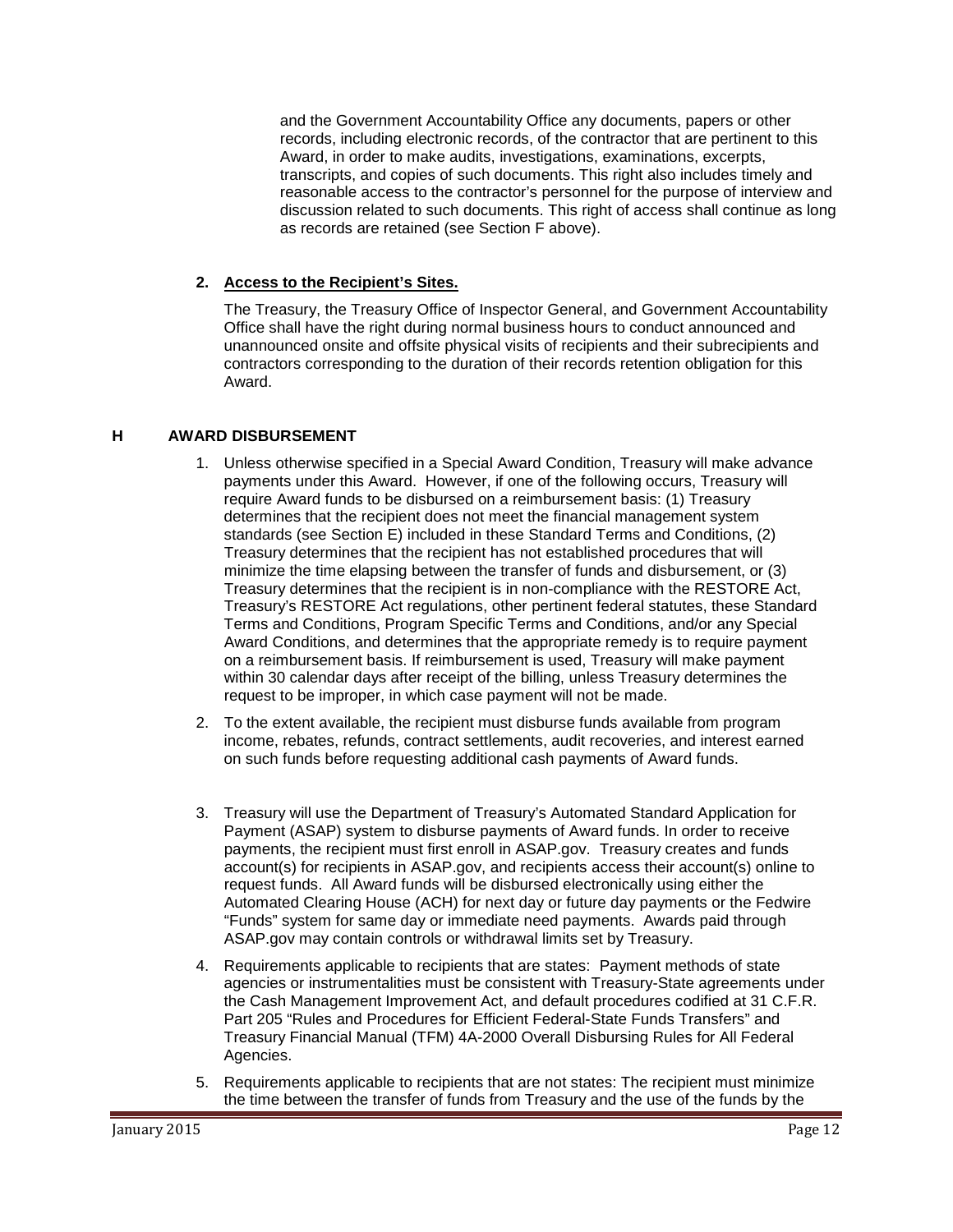recipient. Advance payments to the recipient must be limited to the minimum amounts needed and be timed to be in accordance with the actual, immediate cash requirements of the recipient in carrying out the purpose of the approved activity, project, or program The timing and amount of advance payments must be as close as is administratively feasible to the actual disbursements by the parish or county for direct activity, project, or program costs and the proportionate share of any allowable indirect costs. Advances should not be drawn down more than three days before expenditure. Advanced funds not disbursed in a timely manner must be promptly returned to Treasury. The recipient must make timely payment to contractors (vendors) in accordance with the contract provisions.

- 6. Advances of federal funds must be deposited and maintained in United States Government-insured interest-bearing accounts whenever possible. The recipient is not required to maintain a separate depository account for receiving Award funds. If the recipient maintains a single depository account where advances are commingled with funds from other sources, the recipient must maintain on its books a separate subaccount for the Award funds. Consistent with the national goal of expanding opportunities for women-owned and minority-owned business enterprises, the recipient is encouraged to ensure fair consideration of women-owned and minority-owned banks (a bank which is owned at least 50 percent by women or minority group members).
- 7. The recipient must maintain advances of federal funds in interest bearing accounts, unless one of the following conditions applies:
	- a. The recipient receives less than \$120,000 in federal awards per year;
	- b. The best reasonably available interest bearing account would not be expected to earn interest in excess of \$500 per year on federal cash balances; or
	- c. The depository would require an average or minimum balance so high that it would not be feasible within the expected federal and non-federal cash resources.
- 8. On an annual basis, the recipient must remit interest earned on federal advance payments deposited in interest-bearing accounts to the Department of Health and Human Services, Payment Management System, Rockville, MD 20852. Interest amounts up to \$500 per year may be retained by the recipient and used for administrative costs.

#### <span id="page-14-0"></span>**I EFFECT OF A GOVERNMENT SHUTDOWN ON DISBURSEMENTS AND THE AVAILABILITY OF TREASURY PERSONNEL**

In the event of a federal government shutdown, Treasury will issue guidance to the recipient concerning the expected effects on this Award.

#### <span id="page-14-1"></span>**J NOTIFICATIONS AND PRIOR APPROVALS**

#### **1. Notifications**

In addition to other notifications required under these Standard Terms and Conditions, the recipient must promptly notify Treasury in writing whenever any of the following is anticipated or occurs:

- a. A vacancy or change to key personnel listed in the application.
- b. Any termination of a subaward prior to the expiration of the agreement with the subrecipient.
- c. Except for changes described in (2) below, the recipient may revise the budget without prior approval. If the recipient alters the budget, the recipient must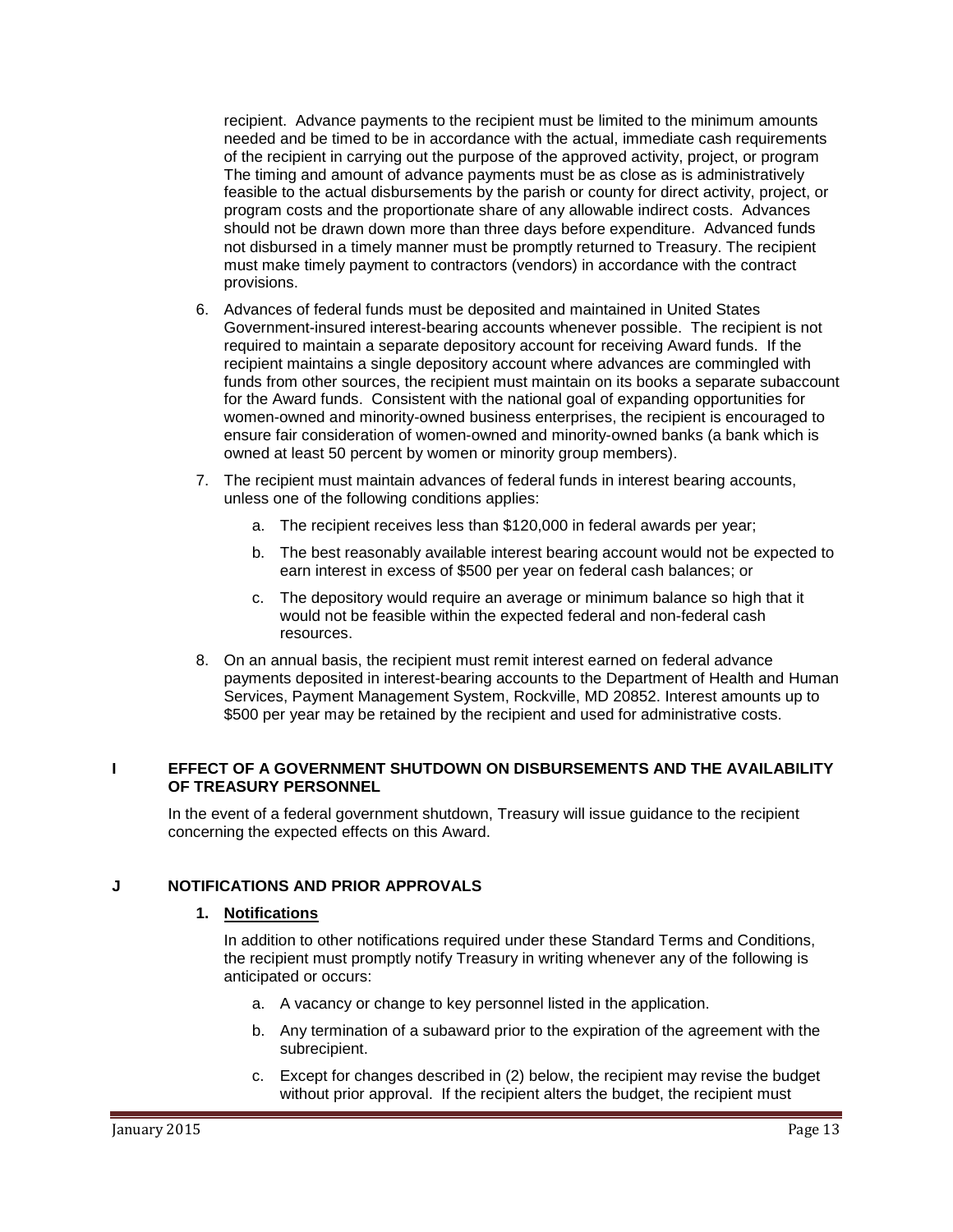provide a revised budget form (SF-424A or SF-424C, as applicable) to Treasury as an attachment to the SF-PPR, reflecting all budget revisions from the same period covered by the SF-PPR. Acceptance of such budget information does not constitute Treasury's approval of the revised budget.

#### **2. Prior Approvals**

- a. The recipient must obtain prior written approval from Treasury whenever any of the following actions is anticipated:
	- i. A change in the scope or the objective of the activity, project, or program (even if there is no associated budget revision requiring prior written approval);
	- ii. A need to extend the period of performance;
	- iii. A need for additional federal funds to complete the activity, project, or program;
	- iv. The transfer of funds among direct cost categories or programs, functions, and activities if this Award exceeds the Simplified Acquisition Threshold (defined at 2 C.F.R. § 200.88) and the cumulative amount of such transfers exceeds or is expected to exceed 10 percent of the total budget as last approved by Treasury;
	- v. Unless described in the application and funded in this Award, the subawarding, transferring or contracting out of any work under this Award (this provision does not apply to the acquisition of supplies, material, equipment or general support services);
	- vi. If the approved budget includes funds for both construction and nonconstruction, any transfer between the non-construction and construction activities; and
	- vii. The inclusion of costs that require prior approval in accordance with 2 C.F.R. Part 200, Subpart E—Cost Principles.
- b. If requesting a no-cost extension to this Award, the request must be made no less than 30 days prior to the end of the period of performance for this Award. Any extension of the period of performance requires prior written approval from Treasury.

#### <span id="page-15-0"></span>**K PROPERTY**

#### **1. General Requirements**

- a. The recipient must comply with the property standards at 2 C.F.R. § 200.310 through § 200.316, and RESTORE Act requirements concerning the acquisition of land and interests in land at 34 C.F.R. § 34.803.
- b. No real property or interest in real property may be acquired under this Award, unless authorized by a Special Award Condition.

#### **2. Forms Required for Disposition of Supplies and Equipment**

a. Requirements that are applicable to recipients that are states: The recipient must use, manage, and dispose of equipment acquired under this Award in accordance with state laws and procedures. If the recipient has a residual inventory of unused supplies exceeding \$5,000 in total aggregate value upon termination or completion of the activity, project, or program and the supplies are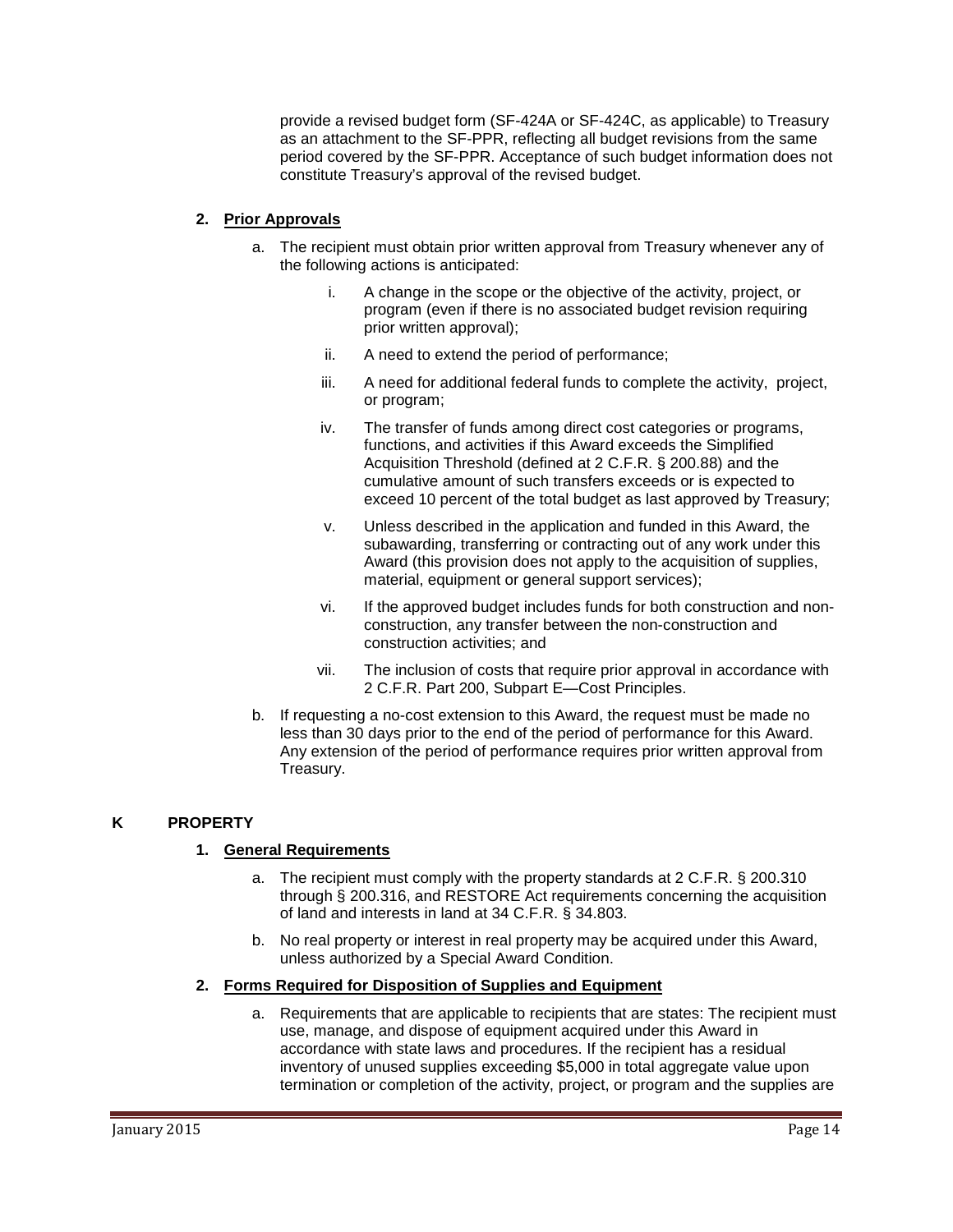not needed for any other federal award, the recipient must report the value and the retention or sale of such supplies by submitting to Treasury a completed *SF-428 Tangible Personal Property Report* and *SF-428-B Final Report Form* no later than 60 days after the end of the Period of Performance*.*

b. Requirements that are applicable to recipients that are not states: During the period of performance, the recipient must seek disposition instructions from Treasury for equipment acquired under this Award if the current fair market value of the equipment is greater than \$5,000 per unit. The recipient must seek disposition instructions before disposing of the equipment by submitting a completed *SF-428 Tangible Personal Property Report* and *SF-428-C Disposition Request/Report*. Not later than 60 days after the end of the period of performance, the recipient must submit to Treasury a completed *SF-428 Tangible Personal Property Report* and *SF-428-B Final Report Form* if the recipient retains any equipment with a current fair market value greater than \$5,000 per unit or a residual inventory of unused supplies exceeding \$5,000 in total aggregate value upon termination or completion of the activity, project, or program and the supplies are not needed for any other federal award.

#### <span id="page-16-0"></span>**L AMENDMENTS AND CLOSEOUT**

#### **1. Amendments**

- a. The terms of this Award may be amended with the written approval of the recipient and Treasury.
- b. Treasury reserves the right to amend the terms of this Award if required by federal law or regulation.
- c. Amendments must be requested in writing, and must include an explanation for the reason this Award should be amended.

#### **2. Closeout**

a. Treasury will close out this Award when it determines that all applicable administrative actions and all required work of this Award have been completed.

Within 90 calendar days after the end of the period of performance, the recipient must submit any outstanding SF-PPR and Status of Performance reports, as well as the required reporting on subawards, if applicable, plus a final SF-425 report, unless the recipient requests, and Treasury approves, an extension.

- b. The recipient must liquidate all obligations incurred under this Award not later than 90 calendar days after the end of the period of performance, unless the recipient requests, and Treasury approves, an extension.
- c. The recipient must promptly refund any balances of unobligated cash that Treasury paid, unless Treasury has authorized the recipient to retain this cash for use in other projects.
- d. Within 90 days after receipt of reports in paragraph (b) of this section, Treasury will make upward or downward adjustments to the allowable costs, and then make prompt payment to the recipient for allowable, unreimbursed costs.
- f. The closeout of this Award does not affect any of the following:
	- i. The right of Treasury to disallow costs and recover funds on the basis of a later audit or other review;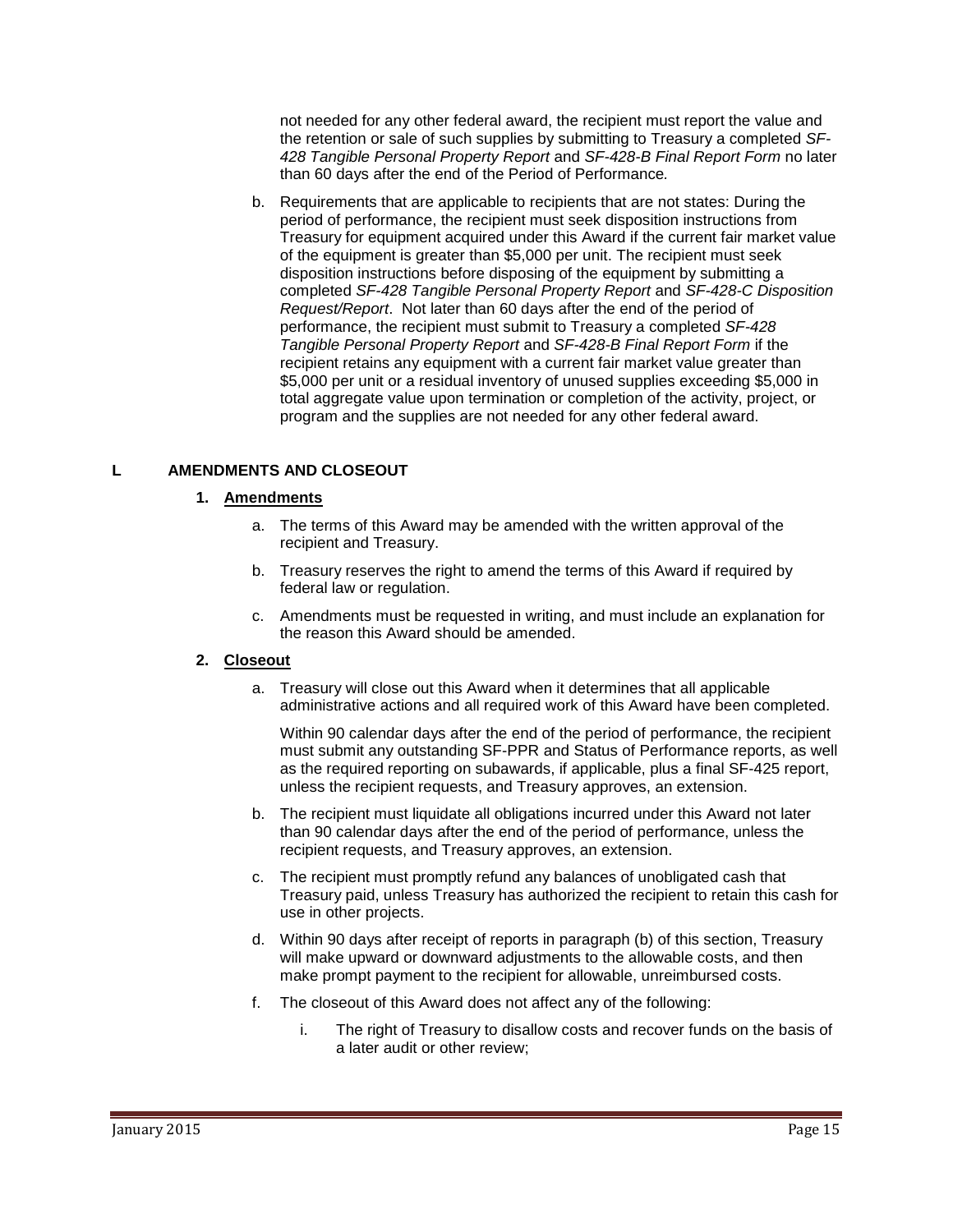- ii. The obligation of the recipient to return any funds due as a result of later refunds, corrections, or other transactions including final indirect cost rate adjustments; or
- iii. The recipient's obligations regarding audits, property management and disposition (if applicable), and records retention.

#### <span id="page-17-0"></span>**M REMEDIES FOR NON-COMPLIANCE**

- 1. If Treasury determines that the recipient has failed to comply with the RESTORE Act, Treasury's RESTORE Act regulations, these Standard Terms and Conditions, Program-Specific Terms and Conditions, or any Special Award Conditions, Treasury may take any of the following actions (in addition to the remedies in Section A.5 above applicable to Direct Component awards):
	- a. Impose additional Special Award Conditions such as:
		- i. Allowing payment only on a reimbursement basis;
		- ii. Requiring additional reporting or more frequent submission of the SF-425, SF-PPR, or Status of Performance Report;
		- iii. Requiring additional activity, project, or program monitoring;
		- iv. Requiring the recipient or one or more of its subrecipients to obtain technical or management assistance; and/or
		- v. Establishing additional actions that require prior approval;
	- b. Temporarily withhold payments pending correction of the non-compliance;
	- c. Disallow from funding from this Award all or part of the cost of the activity or action not in compliance;
	- d. Wholly or partly suspend or terminate this Award;
	- e. Withhold additional Awards; and/or
	- f. Initiate suspension or debarment proceedings as authorized under 2 C.F.R. Part 180.

Treasury will notify the recipient in writing of Treasury's proposed determination that an instance of non-compliance has occurred, provide details regarding the instance of noncompliance, and indicate the remedy that Treasury proposes to pursue. The recipient will then have 30 calendar days to respond and provide information and documentation contesting Treasury's proposed determination or suggesting an alternative remedy. Treasury will consider any and all information provided by the recipient and issue a final determination in writing, which will state Treasury's final findings regarding noncompliance and the remedy to be imposed.

- 2. In extraordinary circumstances, Treasury may require that any of the remedies above take effect immediately upon notice in writing to the recipient. In such cases, the recipient may contest Treasury's determination or suggest an alternative remedy in writing to Treasury, and Treasury will issue a final determination.
- 3. Instead of, or in addition to, the remedies listed above, Treasury may refer the noncompliance to the Treasury Office of Inspector General for investigation or audit. Treasury will refer all allegations of fraud, waste, or abuse to the Treasury Inspector General.
- 4. Treasury may terminate this Award in accordance with 2 C.F.R. § 200.339. Requests for termination by the recipient must also be in accordance with 2 C.F.R. § 200.339. Such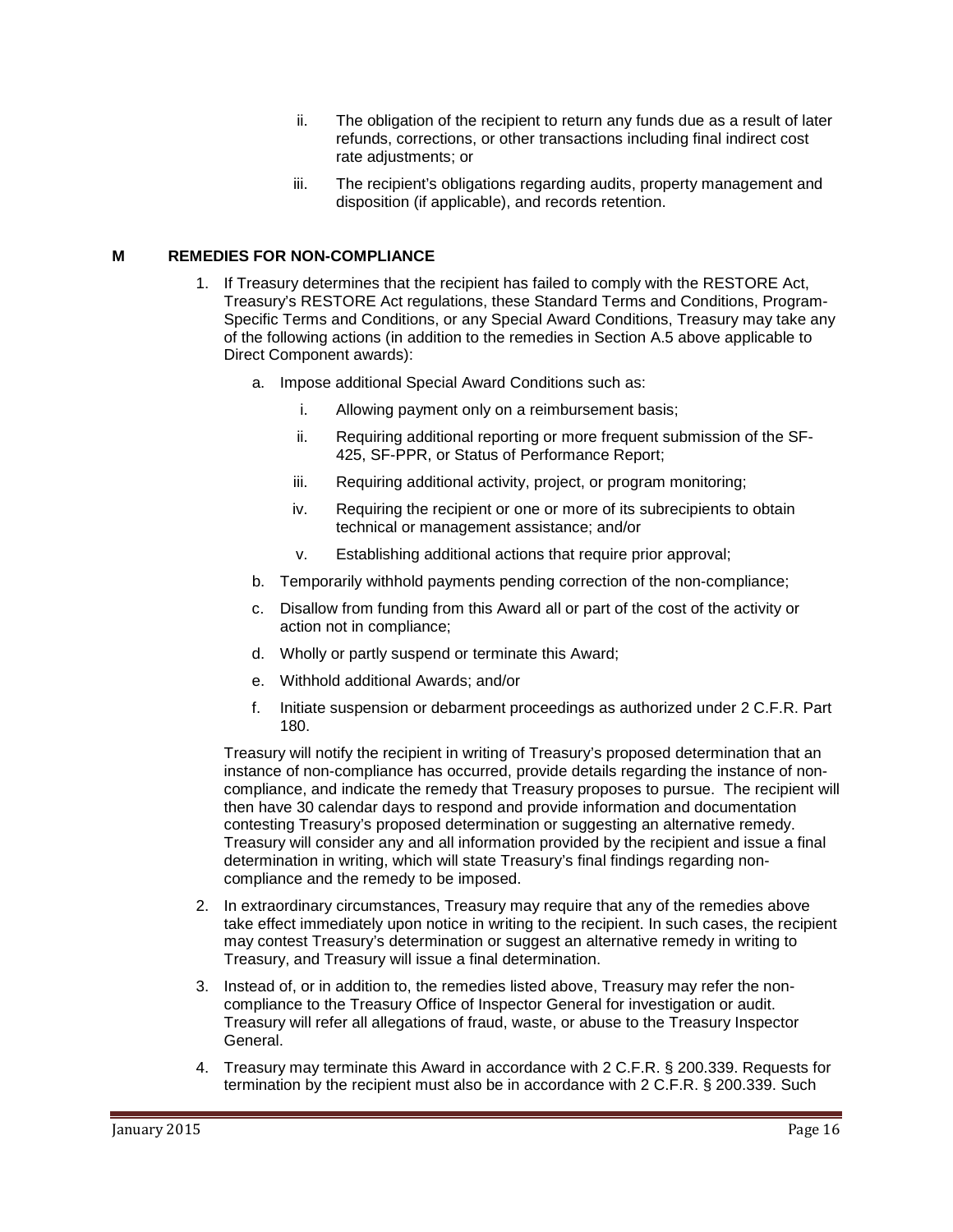requests must be in writing and must include the reasons for such termination, the effective date, and in the case of partial termination, the portion to be terminated. If Treasury determines that the remaining portion of this Award will not accomplish the purpose of this Award, Treasury may terminate this Award in its entirety.

- 5. If this Award is terminated, Treasury will update or notify any relevant government-wide systems or entities of any indications of poor performance as required by 41 U.S.C. § 417b and 31 U.S.C. § 3321 and implementing guidance at 2 C.F.R. Part 77.
- 6. Costs that result from obligations incurred by the recipient during a suspension or after termination are not allowable unless Treasury expressly authorizes them in the notice of suspension or termination or subsequently. However, costs during suspension or after termination are allowable if: (1) the costs result from obligations which were properly incurred by the recipient before the effective date of suspension or termination, and are not in anticipation of it; and (2) the costs would be allowable if the Award was not suspended or expired normally at the end of the period of performance in which the termination takes effect.

#### <span id="page-18-0"></span>**N DEBTS**

#### **1. Payment of Debts Owed the Federal Government**

- a. Any funds paid to the recipient in excess of the amount to which the recipient is finally determined to be authorized to retain under the terms of this Award constitute a debt to the federal government.
- b. Any debts determined to be owed the federal government must be paid promptly by the recipient. A debt is delinquent if it has not been paid by the date specified in Treasury's initial written demand for payment, unless other satisfactory arrangements have been made. Interest, penalties, and administrative charges (see paragraphs c, d, and e below) shall be charged on delinquent debts in accordance with 31 U.S.C. § 3717 and 31 C.F.R. § 901.9. Treasury will refer any debt that is more than 180 days delinquent to Treasury's Bureau of the Fiscal Service for debt collection services.
- c. The minimum annual interest rate to be assessed on any debts is the Department of the Treasury's Current Value of Funds Rate (CVFR). The CVFR is available online at [http://www.fiscal.treasury.gov/fsreports/rpt/cvfr/cvfr\\_home.htm.](http://www.fiscal.treasury.gov/fsreports/rpt/cvfr/cvfr_home.htm) The assessed rate shall remain fixed for the duration of the indebtedness, based on the beginning date in Treasury's written demand for payment.
- d. Penalties on any debts shall accrue at a rate of not more than 6 percent per year or such other higher rate as authorized by law.
- e. Administrative charges, that is, the costs of processing and handling a delinquent debt, shall be determined by Treasury.
- f. Funds for payment of a debt must not come from other federally sponsored programs. Verification that other federal funds have not been used will be made, e.g., during on-site visits and audits.

#### **2. Effect of Judgment Lien on Eligibility for Federal Grants, Loans, or Programs**

Pursuant to 28 U.S.C. § 3201(e), unless waived in writing by Treasury, a debtor who has a judgment lien against the debtor's property for a debt to the United States shall not be eligible to receive any grant or loan that is made, insured, guaranteed, or financed directly or indirectly by the United States or to receive funds directly from the federal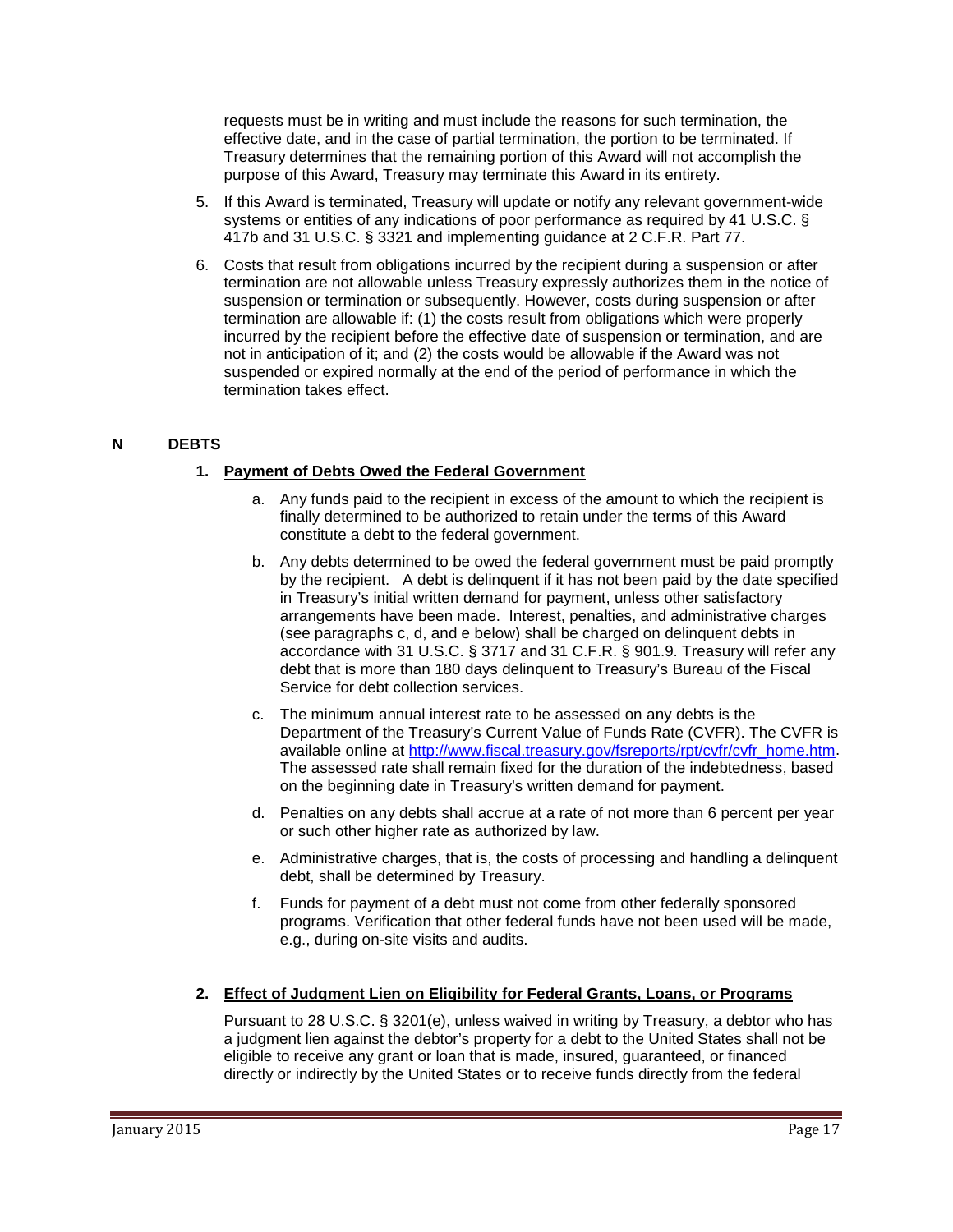government in any program, except funds to which the debtor is entitled as beneficiary, until the judgment is paid in full or otherwise satisfied.

#### <span id="page-19-0"></span>**O NON-DISCRIMINATION REQUIREMENTS**

No person in the United States shall, on the ground of race, color, national origin, handicap, age, religion, or sex, be excluded from participation in, be denied the benefits of, or be subject to discrimination under any program or activity receiving federal financial assistance. The recipient is required to comply with all non-discrimination requirements summarized in this section, and to ensure that all subawards contain these nondiscrimination requirements.

#### **1. Statutory Provisions**

- a. Title VI of the Civil Rights Act of 1964 (42 U.S.C. §§ 2000d et seq.) prohibits discrimination on the grounds of race, color, or national origin under programs or activities receiving federal financial assistance;
- b. Title IX of the Education Amendments of 1972 (20 U.S.C. §§ 1681 et seq.) prohibits discrimination on the basis of sex under federally assisted education programs or activities;
- c. Section 504 of the Rehabilitation Act of 1973, as amended (29 U.S.C. § 794) prohibits discrimination on the basis of handicap under any program or activity receiving or benefitting from federal assistance;
- d. The Age Discrimination Act of 1975, as amended (42 U.S.C. §§ 6101 et seq.), prohibits discrimination on the basis of age in programs or activities receiving federal financial assistance;
- e. The Americans with Disabilities Act of 1990 (42 U.S.C. §§ 12101 et seq.) ("ADA"), prohibits discrimination on the basis of disability under programs, activities, and services provided or made available by state and local governments or instrumentalities or agencies thereto, as well as public or private entities that provide public transportation.

Revised ADA Standards for Accessible Design for Construction Awards: The U.S. Department of Justice has issued revised regulations implementing Title II of the ADA (28 C.F.R. Part 35) and Title III of the ADA (28 C.F.R. Part 36). The revised regulations adopted new enforceable accessibility standards called the "2010 ADA Standards for Accessible Design" (2010 Standards). The 2010 Standards are an acceptable alternative to the Uniform Federal Accessibility Standards (UFAS). Treasury deems compliance with the 2010 Standards to be an acceptable means of complying with the Section 504 accessibility requirements for new construction and alteration projects;

f. Any other applicable non-discrimination law(s).

#### **2. Other Provisions**

a. Parts II and III of EO 11246 (30 Fed. Reg. 12319, 1965), "Equal Employment Opportunity," as amended by EO 11375 (32 Fed. Reg. 14303, 1967) and 12086 (43 Fed. Reg. 46501, 1978), require federally assisted construction contracts to include the nondiscrimination provisions of §§ 202 and 203 of that EO and Department of Labor regulations implementing EO 11246 (41 C.F.R. § 60-1.4(b), 1991).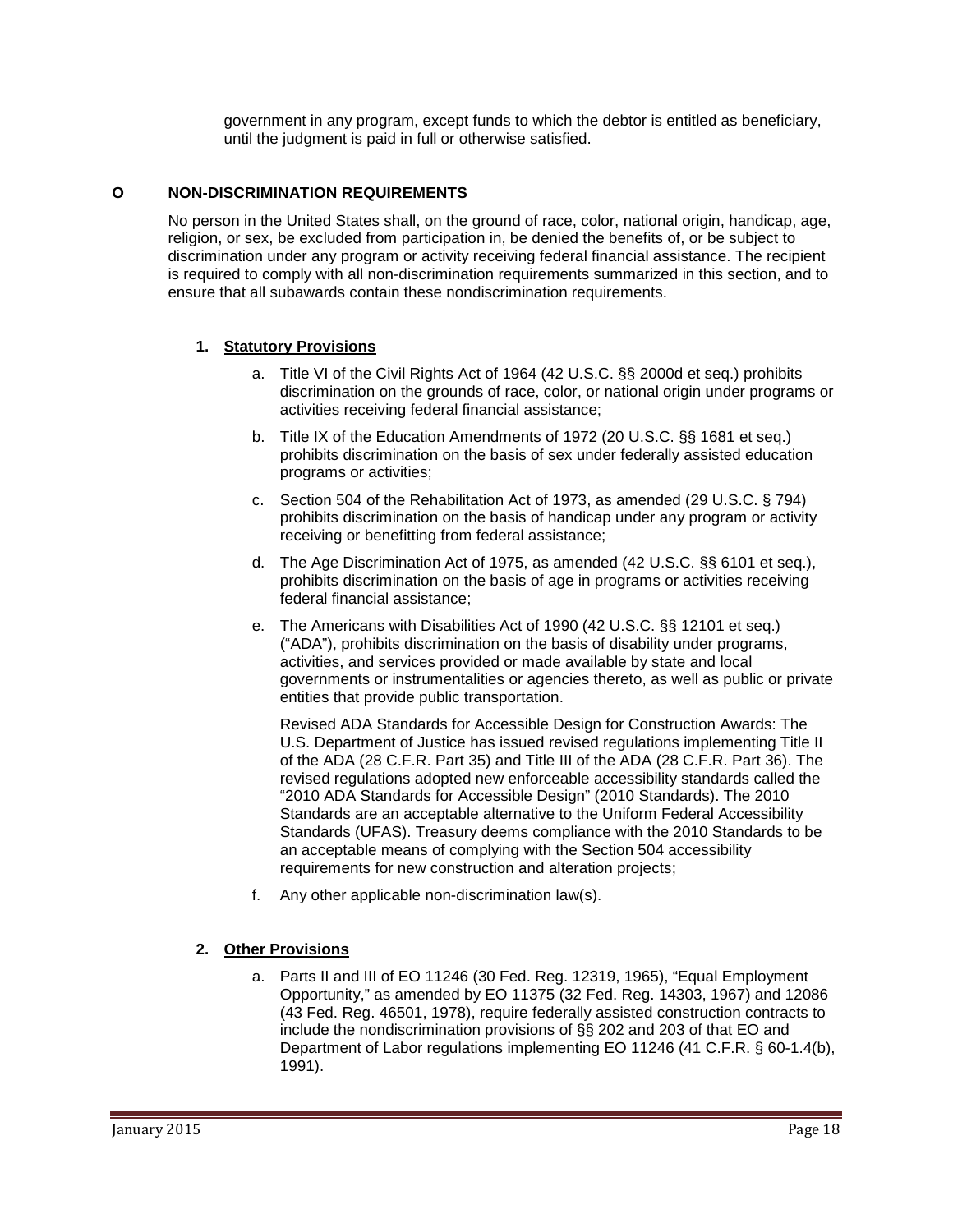b. EO 13166 (August 11, 2000), "Improving Access to Services for Persons With Limited English Proficiency," requires federal agencies to examine the services provided, identify any need for services to those with limited English proficiency (LEP), and develop and implement a system to provide those services so LEP persons can have meaningful access to them.

#### **3. Title VII Exemption for Religious Organizations**

Generally, Title VII of the Civil Rights Act of 1964, 42 U.S.C. § 2000e et seq., provides that it shall be an unlawful employment practice for an employer to discharge any individual or otherwise to discriminate against an individual with respect to compensation, terms, conditions, or privileges of employment because of such individual's race, color, religion, sex, or national origin. However, Title VII, 42 U.S.C. § 2000e-1(a), expressly exempts from the prohibition against discrimination on the basis of religion, a religious corporation, association, educational institution, or society with respect to the employment of individuals of a particular religion to perform work connected with the carrying on by such corporation, association, educational institution, or society of its activities.

#### **4. Protections for Whistleblowers**

In accordance with 41 U.S.C. § 4712, neither the recipient nor any of its subrecipients, contractors (vendors), or subcontractors may discharge, demote, or otherwise discriminate against an employee as a reprisal for disclosing information to a person or entity listed below that the employee reasonably believes is evidence of gross mismanagement of a federal contract or grant, a gross waste of federal funds, an abuse of authority relating to a federal contract or grant, a substantial and specific danger to public health or safety, or a violation of law, rule, or regulation related to a federal contract (including the competition for or negotiation of a contract) or grant:

- a. A Member of Congress or a representative of a committee of Congress;
- b. An Inspector General;
- c. The Government Accountability Office;
- d. A Treasury employee responsible for contract or grant oversight or management;
- e. An authorized official of the Department of Justice or other law enforcement agency;
- f. A court or grand jury; and/or
- g. A management official or other employee of the recipient, subrecipient, vendor, contractor (vendor), or subcontractor who has the responsibility to investigate, discover, or address misconduct.

#### <span id="page-20-0"></span>**P REQUIREMENT TO CHECK DEBARMENT AND SUSPENSION STATUS OF SUBRECIPIENTS, CONTRACTORS, SUBCONTRACTORS AND VENDORS**

1. Recipients that are authorized to enter into subawards or contracts to accomplish all or a portion of the approved scope of work must verify that neither a proposed subrecipient, contractor (if the contract is expected to equal or exceed \$25,000) nor its principals appears on the federal government's Excluded Parties List prior to executing an agreement or contract with that entity. Recipients may not enter into a subaward or contract with an entity that appears on the Excluded Parties List. The Excluded Parties List is accessible at [http://www.sam.gov.](http://www.sam.gov/)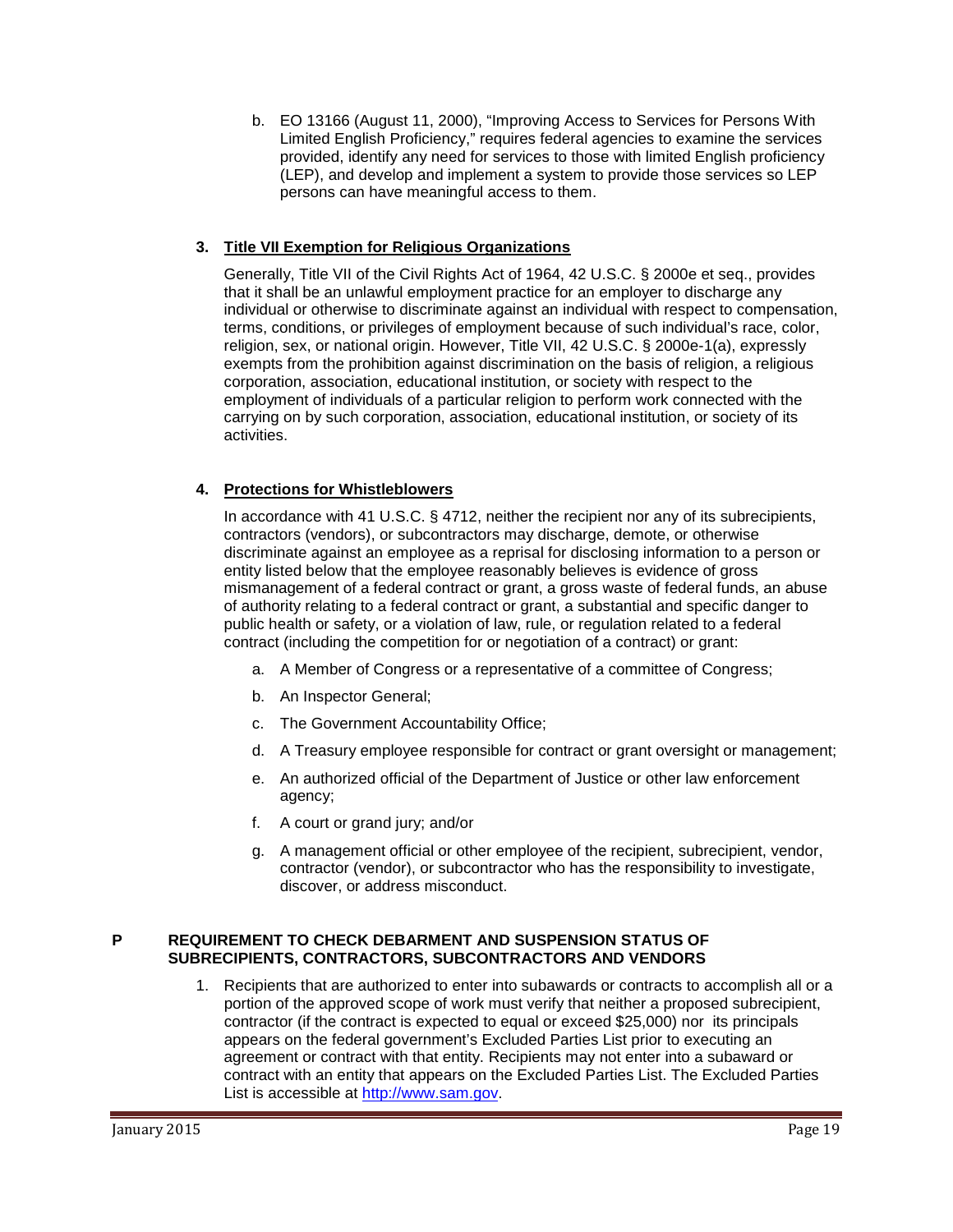- 2. The recipient must ensure that any agreements or contracts with subrecipients or contractors (vendors) require that entity to verify that none of their contractors (for contracts expected to equal or exceed \$25,000), subcontractors (for subcontracts expected to equal or exceed \$25,000), nor principals that these entities engage to accomplish the scope of work, if applicable, do not appear on the federal government's Excluded Parties List. Subrecipients and contractors may not enter into a contract or subcontract with an entity, nor that entity's principals, if that entity or its principals appear on the Excluded Parties List.
- 3. The recipient must include a term or condition in all lower tier covered transactions (subawards, contracts, and subcontracts described in 31 C.F.R. Part 19, subpart B) that the award is subject to 31 C.F.R. Part 19.

#### <span id="page-21-0"></span>**Q DRUG FREE WORKPLACE**

The recipient must comply with the provisions of the Drug-Free Workplace Act of 1988 (Public Law 100-690, Title V, Sec. 5153, as amended by Public Law 105-85, Div. A, Title VIII, Sec. 809, as codified at 41 U.S.C. § 8102), and Treasury implementing regulations at 31 C.F.R. Part 20, which require that the recipient take steps to provide a drug-free workplace.

#### <span id="page-21-1"></span>**R LOBBYING RESTRICTIONS**

#### **1. Statutory Provisions**

The recipient must comply with the provisions of 31 U.S.C. § 1352, and regulations at 31 C.F.R. Part 21. These provisions generally prohibit the use of federal funds for lobbying the Executive or Legislative Branches of the federal government in connection with this Award, and require the disclosure of the use of non-federal funds for lobbying.

#### **2. Disclosure of Lobbying Activities**

The recipient receiving in excess of \$100,000 in federal funding must submit a completed Form SF-LLL, "Disclosure of Lobbying Activities," regarding the use of non-federal funds for lobbying. The Form SF-LLL must be submitted within 30 days following the end of the calendar quarter in which there occurs any event that requires disclosure or that materially affects the accuracy of the information contained in any disclosure form previously filed.

The recipient must include a statement in all subawards, contracts, and subcontracts exceeding \$100,000 in federal funds, that the subaward, contract, or subcontract is subject to 31 U.S.C § 1352. The recipient must further require the subrecipient, contractor, or subcontractor to submit a completed "Disclosure of Lobbying Activities" (Form SF-LLL) regarding the use of non-federal funds for lobbying. The Form SF-LLL must be submitted within 15 days following the end of the calendar quarter in which there occurs any event that requires disclosure or that materially affects the accuracy of the information contained in any disclosure form previously filed. The Form SF-LLL must be submitted from subcontractor to contractor, and lower tier subrecipient to subrecipient, until received by the recipient.

The recipient must submit the Forms SF-LLL, including those received from subrecipients, contractors, and subcontractors, to Treasury within 30 days following the end of the calendar period.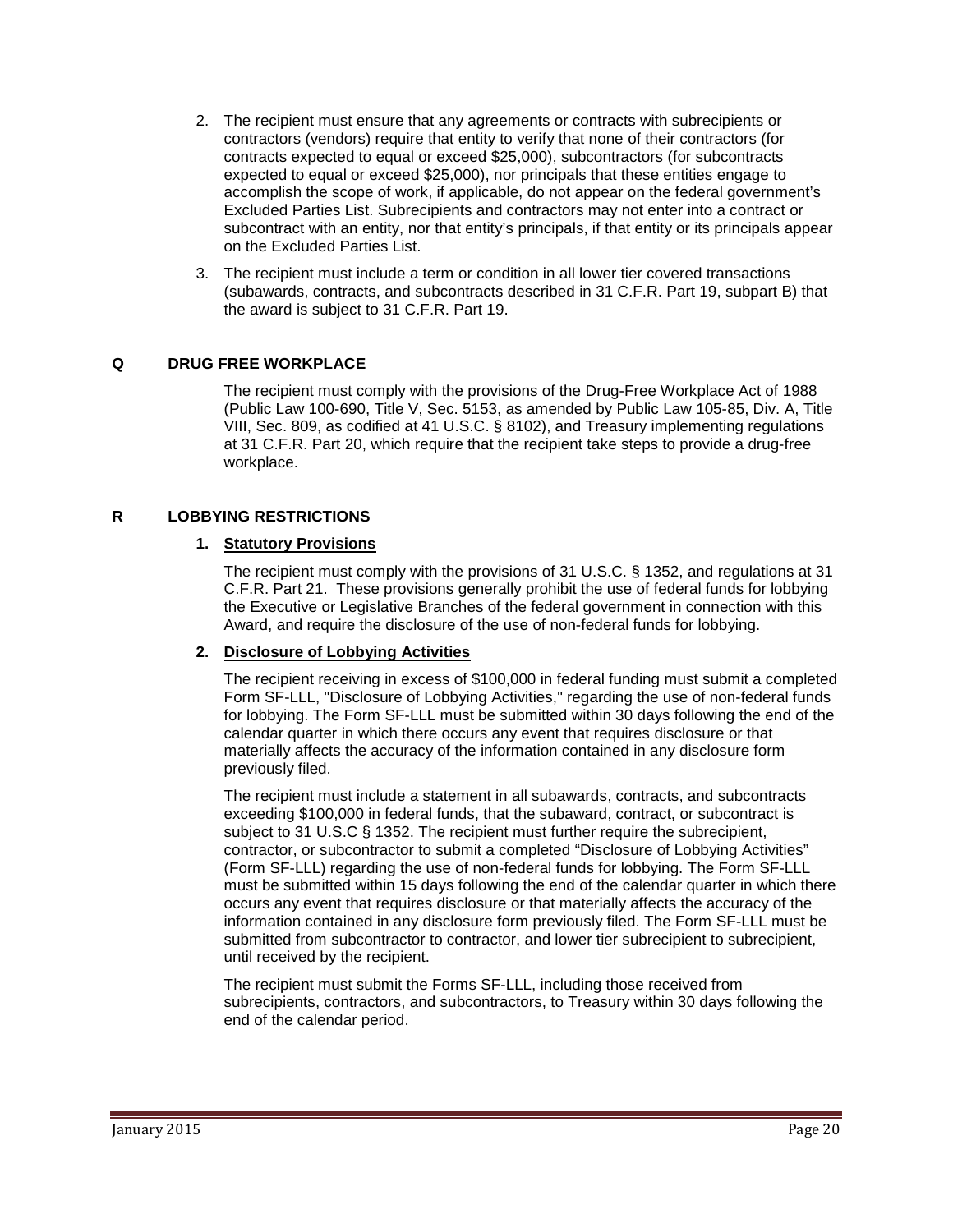#### <span id="page-22-0"></span>**S PROCUREMENT**

- 1. The recipient must comply with section 6002 of the Solid Waste Disposal Act, as amended by the Resource Conservation and Recovery Act. The requirements of Section 6002 include procuring only items designated in guidelines of the Environmental Protection Agency (EPA) at 40 C.F.R. Part 247 that contain the highest percentage of recovered materials practicable, consistent with maintaining a satisfactory level of competition, where the purchase price of the item exceeds \$10,000 or the value of the quantity acquired by the preceding fiscal year exceeded \$10,000; procuring solid waste management services in a manner that maximizes energy and resource recovery; and establishing an affirmative procurement program for procurement of recovered materials identified in the EPA guidelines.
- 2. When the recipient makes a subaward to a subrecipient that is authorized to enter into contracts for the purpose of completing the subaward scope of work, the recipient must require the subrecipient to comply with the requirements contained in this section.
- 3. Requirements applicable to recipients that are states: When executing procurement actions under this Award, the recipient must follow the same policies and procedures it uses for procurements from its non-federal funds. The recipient must ensure that every purchase order or other contract contains any clauses required by federal statutes and EOs and their implementing regulations, including all of the provisions listed in Appendix II to 2 C.F.R. Part 200—*Contract Provisions for Non-Federal Entity Contracts under Federal Awards,* as well as any other provisions required by law or regulations.
- 4. Requirements applicable to recipients that are not states: The recipient must follow all procurement requirements set forth in 2 C.F.R. §§ 200.318, 200.319, 200.320, 200.321, 200.323, and 200.324. In addition, all contracts executed by the recipient to accomplish the approved scope of work must contain any clauses required by federal statutes and EOs and their implementing regulations, including all of the provisions listed in Appendix II to 2 C.F.R. Part 200—*Contract Provisions for Non-Federal Entity Contracts under Federal Awards*.
- 5. The recipient, subrecipient, contractor, and/or subcontractor must not sub-grant or subcontract any part of the approved project to any agency or employee of Treasury and/or other federal department, agency, or instrumentality without the prior written approval of Treasury. Treasury will forward all requests to Treasury's Office of General Counsel for review before making a decision. Treasury will notify the recipient in writing of the final determination.

#### <span id="page-22-1"></span>**T RESEARCH INVOLVING HUMAN SUBJECTS**

- 1. No research involving human subjects is permitted under this Award unless expressly authorized by a special award condition, or otherwise in writing by Treasury.
- 2. Federal policy defines a human subject as a living individual about whom an investigator conducting research obtains (1) data through intervention or interaction with the individual, or (2) identifiable private information. Research means a systematic investigation, including research development, testing and evaluation, designed to develop or contribute to generalizable knowledge.
- 3. The recipient must maintain appropriate policies and procedures for the protection of human subjects. In the event it becomes evident that human subjects may be involved in this project, the recipient must submit appropriate documentation to Treasury for approval by the appropriate Treasury officials. This documentation may include:
	- a. Documentation establishing approval of the project by an institutional review board (IRB) approved for federal-wide use under Department of Health and Human Services guidelines;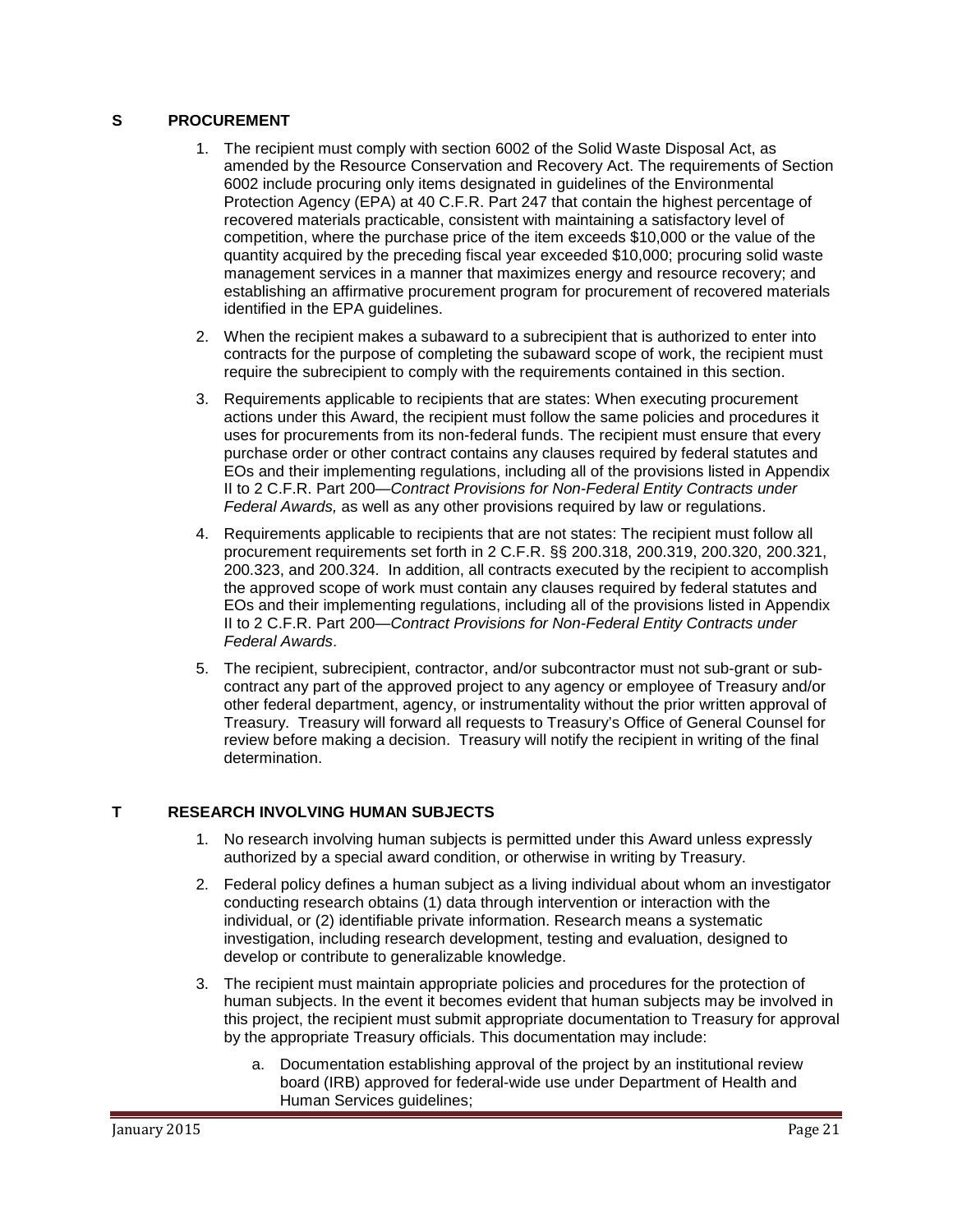- b. Documentation to support an exemption for the project;
- c. Documentation to support deferral for an exemption or IRB review; or
- d. Documentation of IRB approval of any modification to a prior approved protocol or to an informed consent form.
- 4. No work involving human subjects may be undertaken, conducted, or costs incurred and/or charged for human subjects research, until the appropriate documentation is approved in writing by Treasury.

#### <span id="page-23-0"></span>**U ENVIRONMENTAL REQUIREMENTS**

The recipient must comply with all environmental standards, and provide information requested by Treasury relating to compliance with environmental standards, including the following federal statutes and EOs. If the recipient is permitted to make any subawards, the recipient must include all of the environmental statutes, regulations, and executive orders listed below in any agreement or contract with a subrecipient, and require the subrecipient to comply with all of these and to notify the recipient if the subrecipient becomes aware of any impact on the environment that was not noted in the recipient's approved application package.

- 1. National Historic Preservation Act (16 U.S.C. § 470 et seq.)
- 2. The National Environmental Policy Act of 1969 (42 U.S.C. §§ 4321 et seq.)
- 3. Clean Air Act (42 U.S.C. §§ 7401 et seq.), Clean Water Act (33 U.S.C. §§ 1251 et seq.), and EO 11738
- 4. The Flood Disaster Protection Act of 1973 (42 U.S.C. § 4002 et seq.)
- 5. The Endangered Species Act of 1973, as amended, (16 U.S.C. § 1531 et seq.)
- 6. The Coastal Zone Management Act, as amended, (16 U.S.C. § 1451 et seq.)
- 7. The Coastal Barriers Resources Act, (16 U.S.C. § 3501 et seq.)
- 8. The Wild and Scenic Rivers Act, as amended, (16 U.S.C. §§ 1271 et seq.)
- 9. The Safe Drinking Water Act of 1974, as amended, (42 U.S.C. §§ 300f-j)
- 10. The Resource Conservation and Recovery Act of 1976, as amended, (42 U.S.C. §§ 6901 et seq.)
- 11. The Comprehensive Environmental Response, Compensation, and Liability Act (Superfund) (42 U.S.C. § 9601 et seq.) and the Community Environmental Response Facilitation Act (41 U.S.C. § 11001 et seq.)
- 12. Magnuson-Stevens Fishery Conservation and Management Act (16 U.S. C. §1801)
- 13. Marine Mammal Protection Act (16 U.S.C § 31)
- 14. Rivers and Harbors Act of 1899 (33 U.S.C § 407)
- 15. Environmental Justice in Minority Populations and Low Income Populations, EO 12898, February 11, 1994, as amended
- 16. Floodplain Management, EO 11988 and, Protection of Wetlands, EO 11990, May 24, 1977, as amended
- 17. Coral Reef Protection, EO 13089, June 11, 1998
- 18. Invasive Species, EO 13112, February 3, 1999, as amended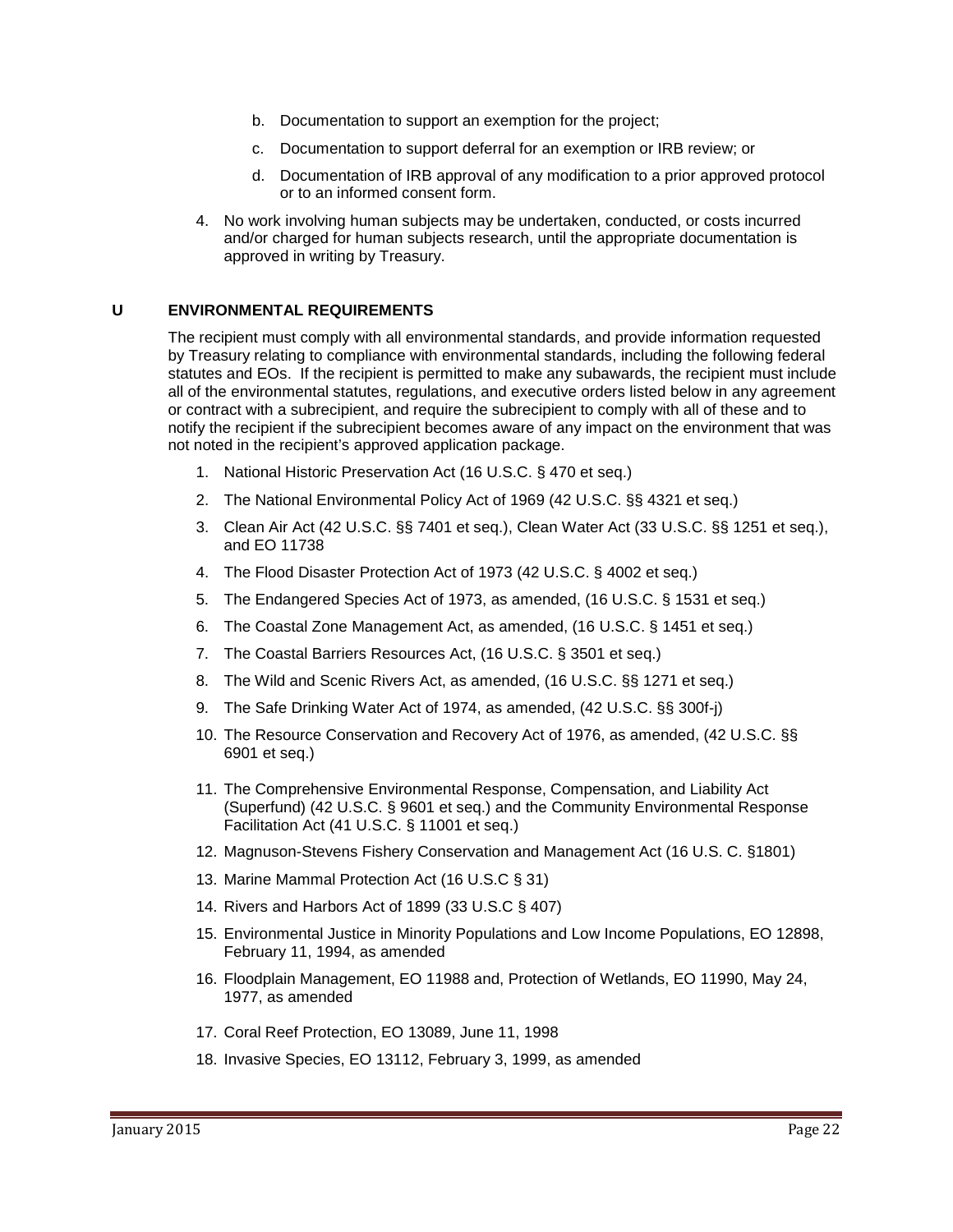- 19. Responsibilities of Federal Agencies to Protect Migratory Birds, EO 13186, January 10, 2001
- 20. Preparing the United States for the Impacts of Climate Change, EO 13653, November 1, 2013

#### <span id="page-24-0"></span>**V MISCELLANEOUS REQUIREMENTS AND PROVISIONS**

The recipient must comply with all miscellaneous requirements and provisions described in this section and, when applicable, require its subrecipients, contractors, and subcontractors to comply. This list is not exclusive:

#### **1. Prohibition Against Assignment by the Recipient**

Notwithstanding any other provision of this Award, the recipient must not transfer, pledge, mortgage, or otherwise assign this Award, or any interest therein, or any claim arising thereunder, to any party or parties, banks, trust companies, or other financing or financial institutions without the express written approval of Treasury.

#### **2. Disclaimer Provisions**

- a. The United States expressly disclaims any and all responsibility or liability to the recipient or third persons for the actions of the recipient or third persons resulting in death, bodily injury, property damages, or any other losses resulting in any way from the performance of this Award or any other losses resulting in any way from the performance of this Award or any subaward, contract, or subcontract under this Award.
- b. The acceptance of this Award by the recipient does not in any way constitute an agency relationship between the United States and the recipient.

#### **3. Prohibited and Criminal Activities.**

- a. The Program Fraud Civil Remedies Act (31 U.S.C. §§ 3801-3812), provides for the imposition of civil penalties against persons who make false, fictitious, or fraudulent claims to the federal government for money (including money representing grants, loans or other benefits).
- b. False Statements (18 U.S.C. §1001) provides that whoever makes or presents any materially false, fictitious, or fraudulent statements to the United States shall be subject to imprisonment of not more than five years.
- c. False Claims (18 U.S.C. § 287) provides that whoever makes or presents a false, fictitious, or fraudulent claim against or to the United States shall be subject to imprisonment of not more than five years and shall be subject to a fine in the amount provided in 18 U.S.C. § 287.
- d. False Claims Act (31 U.S.C. 3729 et seq.), provides that suits under this act can be brought by the federal government, or a person on behalf of the federal government, for false claims under federal assistance programs.
- e. Copeland "Anti-Kickback" Act (18 U.S.C. § 874 and 40 U.S.C. § 276c), prohibits a person or organization engaged in a federally supported project from enticing an employee working on the project from giving up a part of his compensation under an employment contract. The Copeland "Anti-Kickback" Act also applies to contractors and subcontractors pursuant to 40 U.S.C. § 3145.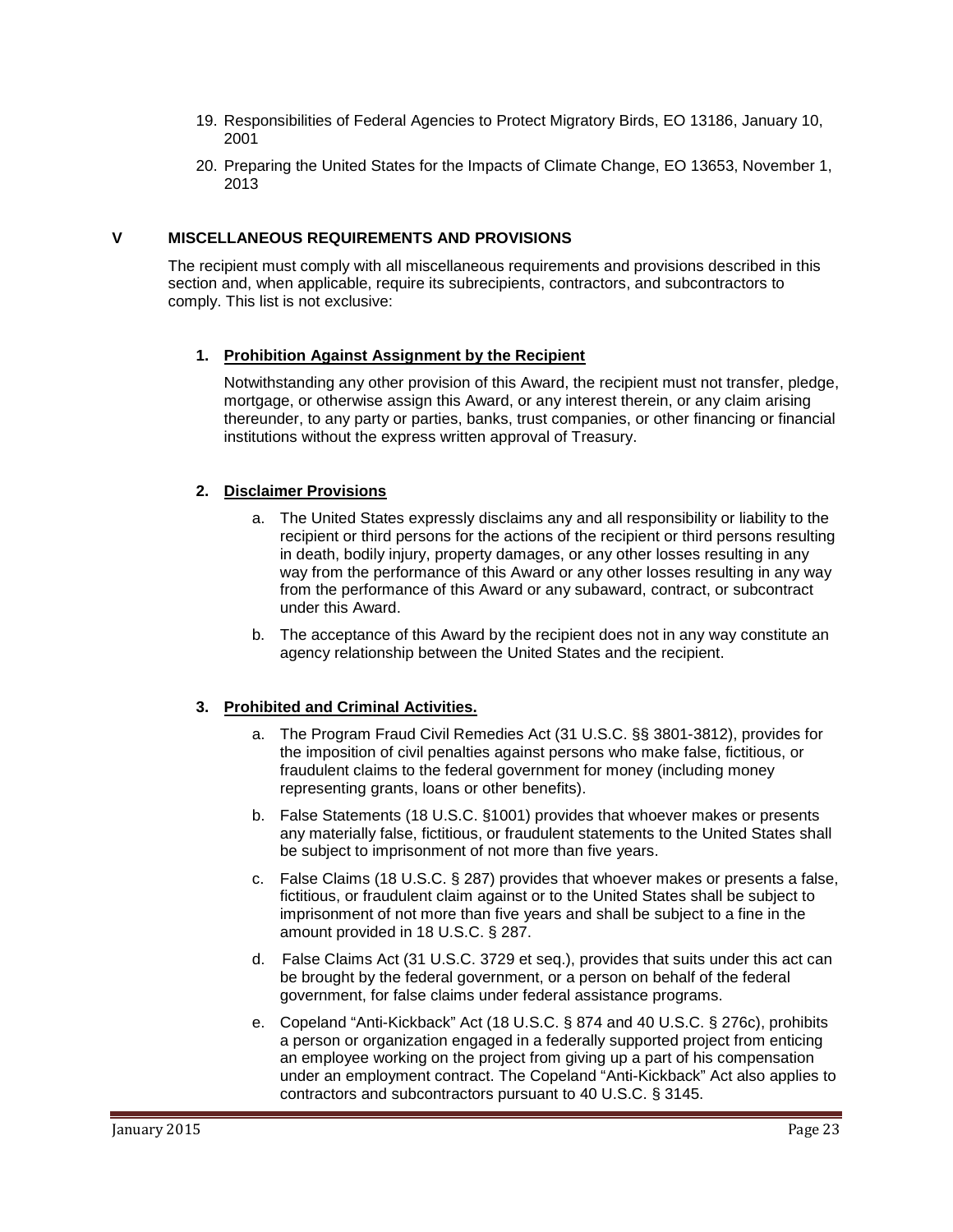#### **4. Political Activities**

The recipient must comply, as applicable, with provisions of the Hatch Act (5 U.S.C. §§1501-1508 and 7324-7328) which limit the political activities of employees whose principal employment activities are funded in whole or in part with federal funds.

#### **5. American-Made Equipment and Products.**

The recipient is hereby notified that it is encouraged, to the greatest extent practicable, to purchase American-made equipment and products with funding provided under this Award.

#### **6. Increasing Seat Belt Use in the United States**.

Pursuant to EO 13043, the recipient should encourage its employees and contractors to enforce on-the-job seat belt policies and programs when operating company-owned, rented or personally owned vehicles.

#### **7. Minority Serving Institutions (MSIs) Initiative.**

Pursuant to EOs 13555, 13270, and 13532, Treasury is strongly committed to broadening the participation of MSIs in its financial assistance programs. Treasury's goals include achieving full participation of MSIs in order to advance the development of human potential, strengthen the nation's capacity to provide high-quality education, and increase opportunities for MSIs to participate in and benefit from federal financial assistance programs. Treasury encourages recipients to include meaningful participation of MSIs. Institutions eligible to be considered MSIs are listed on the Department of Education website (see [http://www2.ed.gov/about/offices/list/ocr/edlite-minorityinst.html\)](http://www2.ed.gov/about/offices/list/ocr/edlite-minorityinst.html).

#### **8. Research Misconduct**

Treasury adopts, and applies to Awards for research, the Federal Policy on Research Misconduct (Federal Policy) issued by the EO of the President's Office of Science and Technology Policy on December 6, 2000 (65 Fed. Reg. 76260 (2000)). As provided for in the Federal Policy, research misconduct refers to the fabrication, falsification, or plagiarism in proposing, performing, or reviewing research, or in reporting research results. Research misconduct does not include honest errors or differences of opinion. Recipients that conduct research funded by Treasury must foster an atmosphere conducive to the responsible conduct of sponsored research by safeguarding against and resolving allegations of research misconduct. Recipients also have the primary responsibility to prevent, detect, and investigate allegations of research misconduct and, for this purpose, may rely on their internal policies and procedures, as appropriate, to do so. Award funds expended on an activity that is determined to be invalid or unreliable because of research misconduct may result in appropriate enforcement action under the Award, up to and including Award termination and possible suspension or debarment. Treasury requires that any allegation that contains sufficient information to proceed with an inquiry be submitted to Treasury, which will also notify the Treasury Office of Inspector General of such allegation. Once the recipient has investigated the allegation, it will submit its findings to Treasury. Treasury may accept the recipient's findings or proceed with its own investigation; Treasury shall inform the recipient of the Treasury's final determination.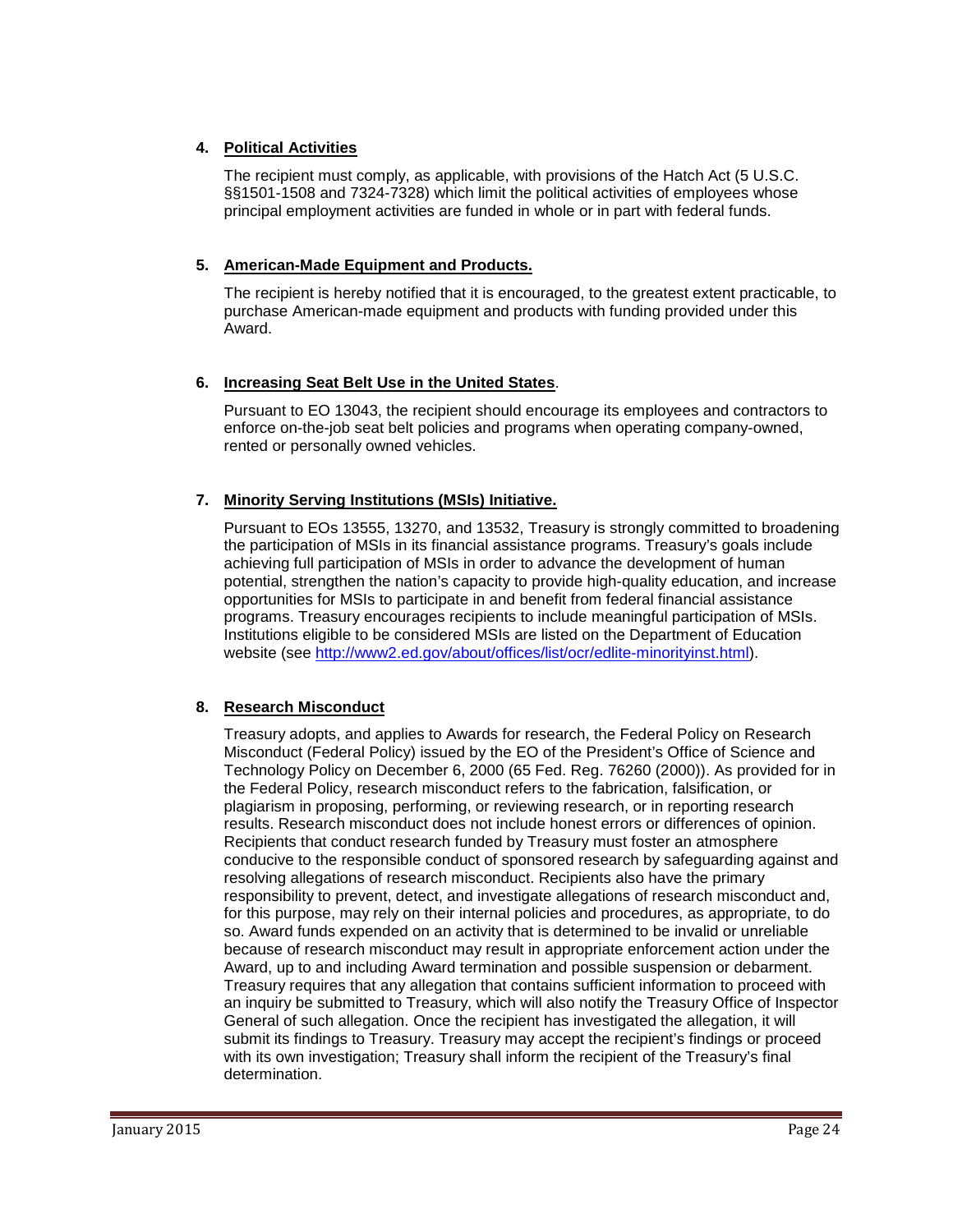#### **9. Care and Use of Live Vertebrate Animals**

Recipients must comply with the Laboratory Animal Welfare Act of 1966 (Public Law 89- 544), as amended, (7 U.S.C. §§ 2131 et seq.) (animal acquisition, transport, care, handling, and use in projects), and implementing regulations, 9 C.F.R. Parts 1, 2, and 3; the Endangered Species Act (16 U.S.C. §§ 1531 et seq.); Marine Mammal Protection Act (16 U.S.C. §§ 1361 et seq.) (taking possession, transport, purchase, sale, export or import of wildlife and plants); the Nonindigenous Aquatic Nuisance Prevention and Control Act (16 U.S.C. §§ 4701 et seq.) (ensure preventive measures are taken or that probable harm of using species is minimal if there is an escape or release); and all other applicable statutes pertaining to the care, handling, and treatment of warm blooded animals held for research, teaching, or other activities supported by federal financial assistance.

#### **10. The Trafficking Victims Protection Act of 2000 (22 U.S.C. § 7104(g)), as amended, and the implementing regulations at 2 C.F.R. Part 175**

The Trafficking Victims Protection Act of 2000 authorizes termination of financial assistance provided to a private entity, without penalty to the federal government, if the recipient or subrecipient engages in certain activities related to trafficking in persons.

- a. *Provisions applicable to a recipient that is a private entity*.
	- 1. You as the recipient, your employees, subrecipients under this Award, and subrecipients' employees may not
		- i. Engage in severe forms of trafficking in persons during the period of time that this Award is in effect;
		- ii. Procure a commercial sex act during the period of time that this Award is in effect; or
		- iii. Use forced labor in the performance of this Award or subawards under this Award.
	- 2. We as the federal awarding agency may unilaterally terminate this Award, without penalty, if you or a subrecipient that is a private entity
		- i. Is determined to have violated a prohibition in paragraph a.1 of this Section V.10; or
		- ii. Has an employee who is determined by the agency official authorized to terminate this Award to have violated a prohibition in paragraph a.1 of this Section V.10 through conduct that is either—
			- A. Associated with performance under this Award; or
			- B. Imputed to you or the subrecipient using the standards and due process for imputing the conduct of an individual to an organization that are provided in 2 CFR part 180, "OMB Guidelines to Agencies on Governmentwide Debarment and Suspension (Nonprocurement)," as implemented by our agency at 31 C.F.R. part 19.
- b. *Provision applicable to a recipient other than a private entity*. We as the federal awarding agency may unilaterally terminate this Award, without penalty, if a subrecipient that is a private entity—
	- 1. Is determined to have violated an applicable prohibition in paragraph a.1 of this Section V.10; or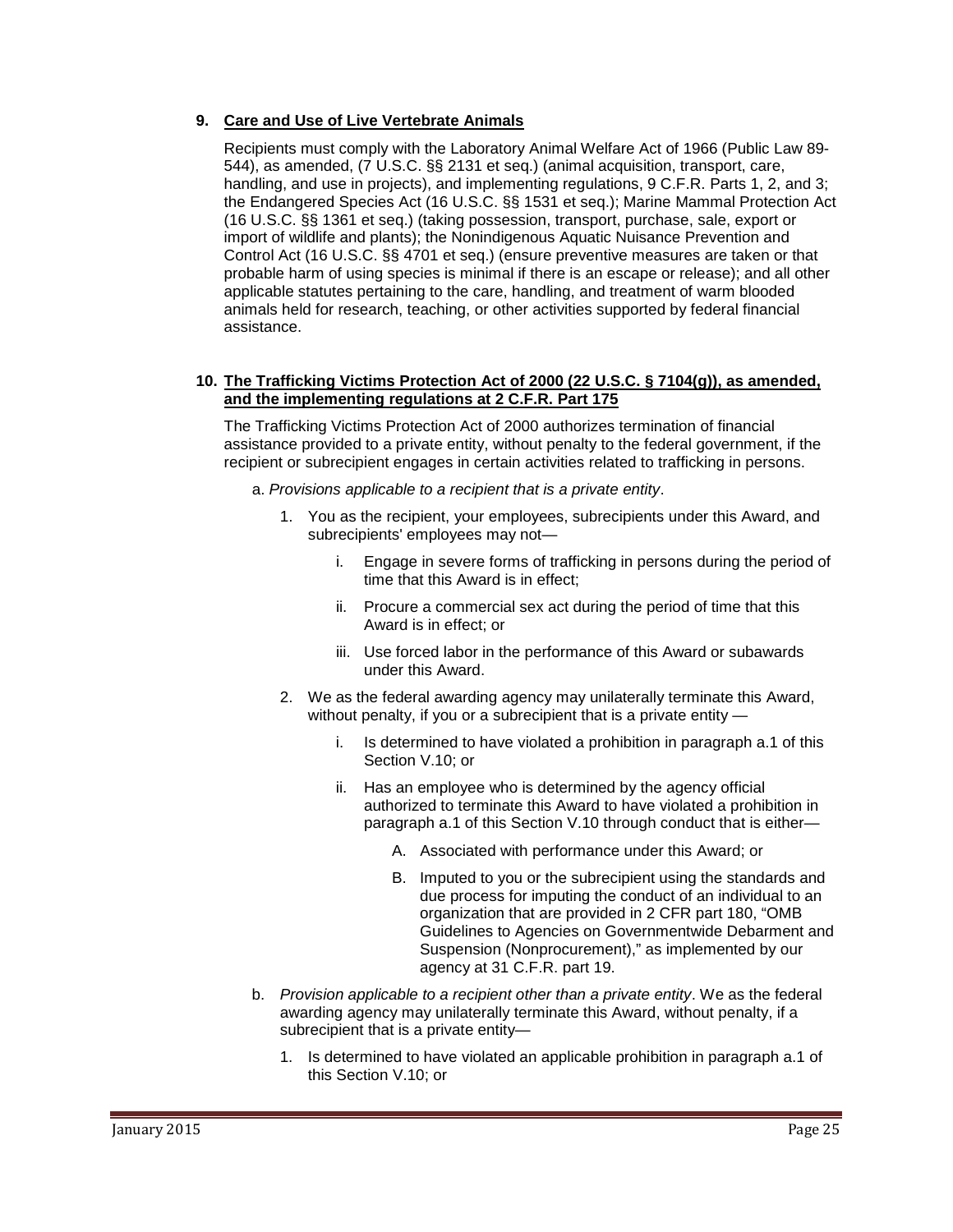- 2. Has an employee who is determined by the agency official authorized to terminate this Award to have violated an applicable prohibition in paragraph a.1 of this Section V.10 through conduct that is either
	- i. Associated with performance under this Award; or
	- ii. Imputed to the subrecipient using the standards and due process for imputing the conduct of an individual to an organization that are provided in 2 C.F.R. part 180, "OMB Guidelines to Agencies on Governmentwide Debarment and Suspension (Nonprocurement)," as implemented by our agency at 31 C.F.R. part 19.
- c. *Provisions applicable to any recipient*.
	- 1. You must inform us immediately of any information you receive from any source alleging a violation of a prohibition in paragraph a.1 of this Section V.10.
	- 2. Our right to terminate unilaterally that is described in paragraph a.2 or b of this Section V.10:

i. Implements section 106(g) of the Trafficking Victims Protection Act of 2000 (TVPA), as amended (22 U.S.C. § 7104(g)), and

ii. Is in addition to all other remedies for noncompliance that are available to us under this Award.

- 3. You must include the requirements of paragraph a.1 of this Section V.10 in any subaward you make to a private entity.
- d. *Definitions*. For purposes of this award term:
	- 1. "Employee" means either:
		- i. An individual employed by you or a subrecipient who is engaged in the performance of the project or program under this Award; or
		- ii. Another person engaged in the performance of the project or program under this Award and not compensated by you including, but not limited to, a volunteer or individual whose services are contributed by a third party as an in-kind contribution toward cost sharing or matching requirements.
	- 2. "Forced labor" means labor obtained by any of the following methods: the recruitment, harboring, transportation, provision, or obtaining of a person for labor or services, through the use of force, fraud, or coercion for the purpose of subjection to involuntary servitude, peonage, debt bondage, or slavery.
	- 3. "Private entity":
		- i. means any entity other than a state, local government, Indian tribe, or foreign public entity, as those terms are defined in 2 C.F.R. § 175.25.
		- ii. includes:
			- A. A nonprofit organization, including any nonprofit institution of higher education, hospital, or tribal organization other than one included in the definition of Indian tribe at 2 C.F.R. § 175.25(b).
			- B. A for-profit organization.

4. "Severe forms of trafficking in persons," "commercial sex act," and "coercion" have the meanings given at section 103 of the TVPA, as amended (22 U.S.C. § 7102).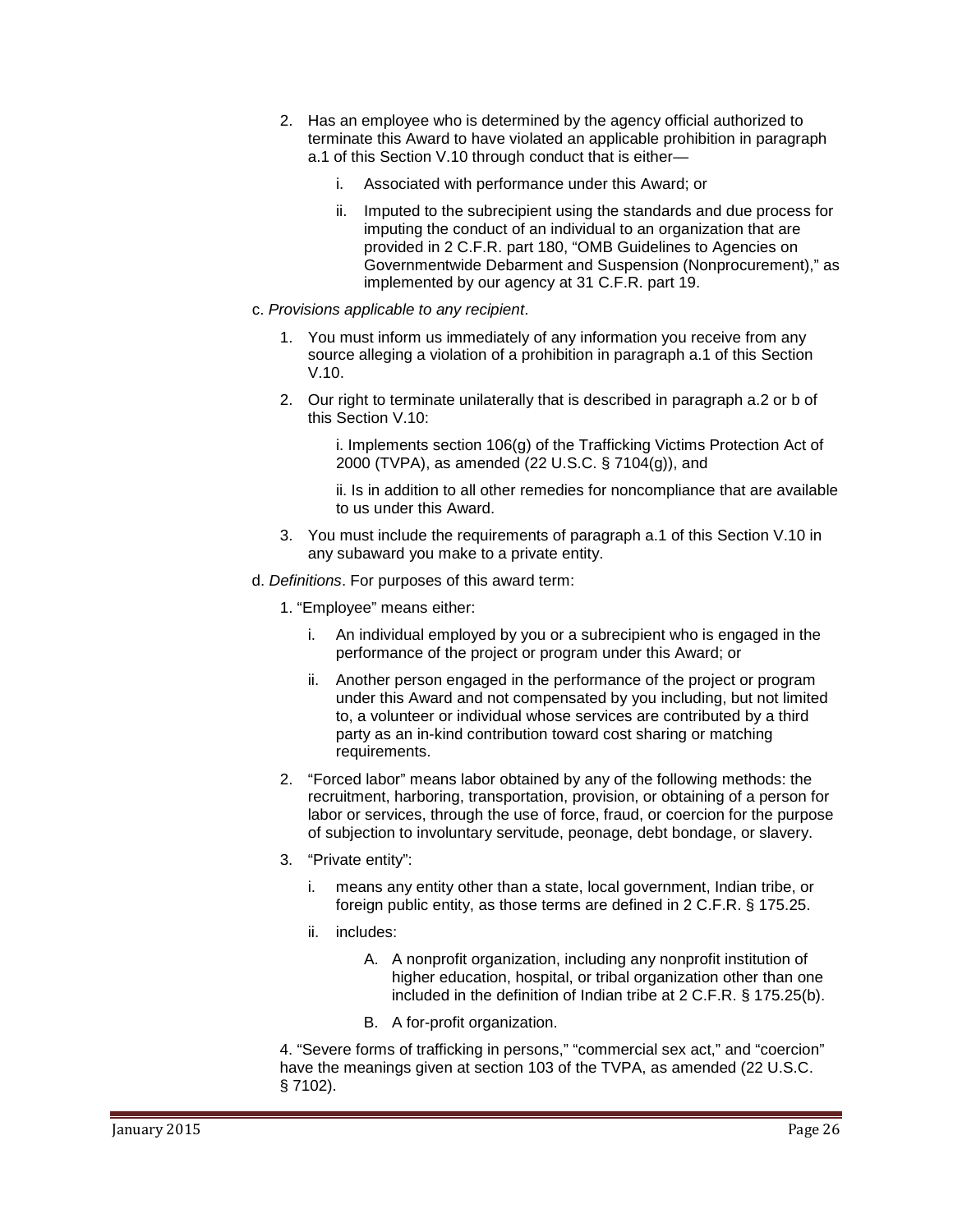#### **11. The Federal Funding Accountability and Transparency Act of 2006 (Pub. L. No. 109-282, 31 USC § 6101 note)**

- a. The award term at Appendix A of 2 C.F.R. Part 170 is hereby incorporated by reference.
- b. The Federal Funding Accountability and Transparency Act of 2006 (FFATA) requires information on federal awards to be made available to the public via a single, searchable website. This information is available at www.USASpending.gov. The FFATA Subaward Reporting System (FSRS) is the reporting tool federal prime awardees (*i.e*., prime contractors and prime grants recipients) use to capture and report subaward and executive compensation data regarding their first-tier subawards to meet the FFATA reporting requirements. Prime grant awardees will report against sub-grants awarded. The subaward information entered in FSRS will then be displayed on http:/[/www.USASpending.gov.](http://www.usaspending.gov/)
- c. Recipients of RESTORE Act funding are subject to FFATA subaward reporting requirements as outlined in the OMB guidance on FFATA issued August 27, 2010. The recipient is required to file a FFATA subaward report by the end of the month following the month in which the recipient makes any subaward greater than or equal to \$25,000. This includes any action that brings the cumulative total award to \$25,000 or more. This report must be filed electronically at [http://www.fsrs.gov.](http://www.fsrs.gov/)
- d. The recipient must report total compensation for each of its five most highly compensated executives for the preceding completed fiscal year, by the end of the month following the month in which this Award is made, and annually thereafter if
	- i. The total federal funding authorized to date under this Award is \$25,000 or more; and
	- ii. In the preceding fiscal year, the recipient received—
		- 1) 80 percent or more of annual gross revenues from federal procurement contracts (and subcontracts) and federal financial assistance subject to FFATA, as defined at 2 C.F.R. § 170.320 (and subawards); and
		- 2) \$25,000,000 or more in annual gross revenues from federal procurement contracts (and subcontracts) and federal financial assistance subject to FFATA, as defined at 2 C.F.R. 170.320 (and subawards); and
	- iii. The public does not have access to information about the compensation of the executives through periodic reports filed under section 13(a) or 15(d) of the Securities Exchange Act of 1934 (15 U.S.C. 78m(a), 78o(d)) or section 6104 of the Internal Revenue Code of 1986. (To determine if the public has access to the compensation information, see the U.S. Security and Exchange Commission total compensation filings at http://www.sec.gov/answers/execomp.htm.)
- e. The recipient must report on the total compensation of its subrecipients' five most highly compensated executives, as required by FFATA, and must include provisions in every executed contract or agreement with affected subrecipients requiring the subrecipient to provide all information necessary for the recipient to report on subrecipient executive compensation. The recipient must report on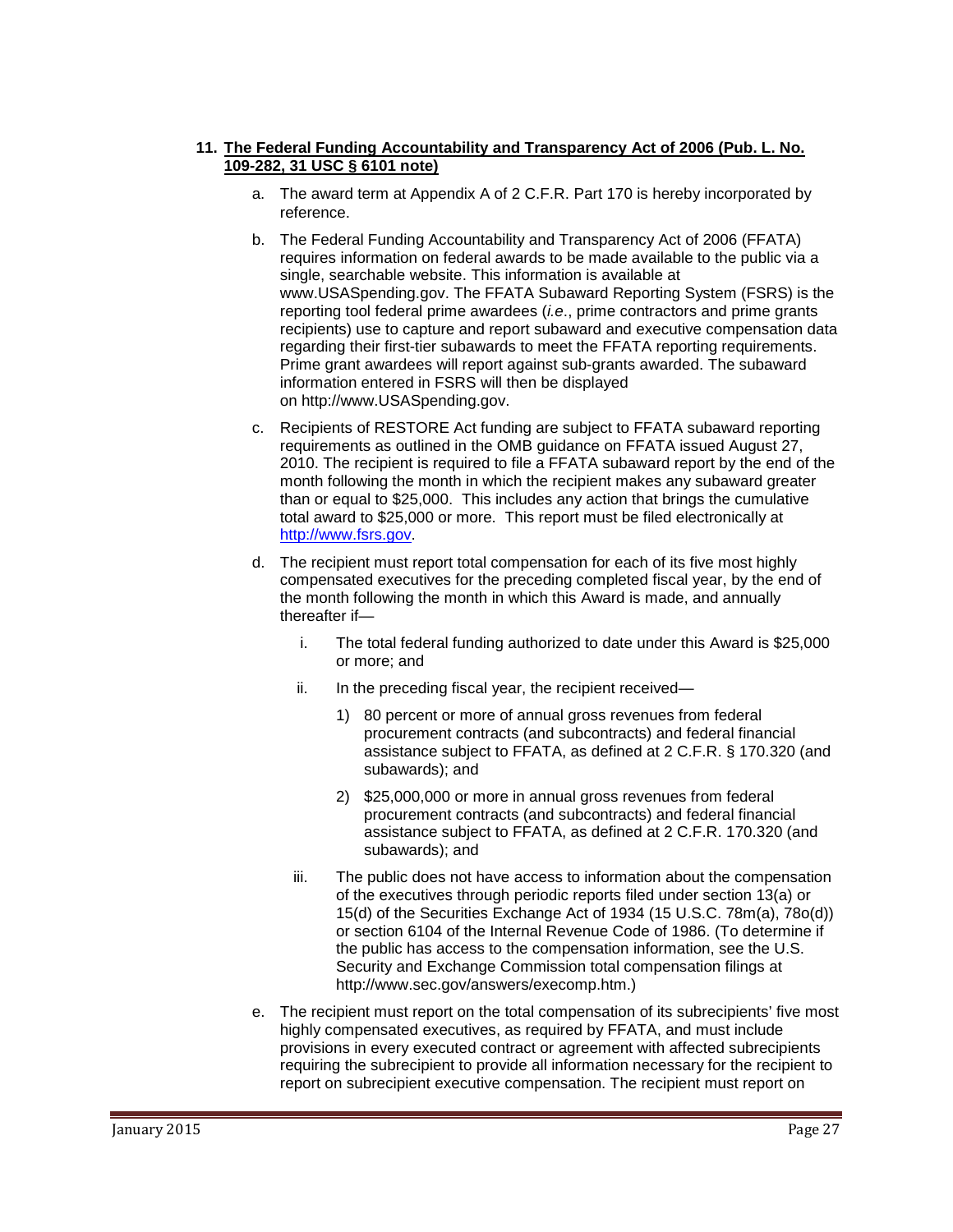subrecipient executive compensation by the end of the month following the month during which the recipient makes the subaward.

- f. The recipient must keep its information current in SAM (System for Award Management, which is the successor to the Central Contractor Registry, CCR) at least until submission of the final SF-425 or receipt of the final Award payment, whichever is later. This requires that the recipient review and update the information at least annually after the initial registration, and more frequently if required by changes in the recipient's information. SAM is the federal repository into which an entity must provide information required for the conduct of business as a recipient. Additional information about registration procedures may be found at the System for Award Management Internet site (currently at [https://www.sam.gov/portal/public/SAM/\)](https://www.sam.gov/portal/public/SAM/).
- g. If the recipient is authorized to make subawards under this Award, the recipient must notify potential subrecipients that the recipient may not make a subaward to any entity unless that entity has provided its Data Universal Numbering System (DUNS) number to the recipient. A DUNS number is the nine-digit number established and assigned by Dun and Bradstreet, Inc. (D&B) to uniquely identify business entities.

#### **12. Publications and Signage**

Any publications (except scientific articles or papers appearing in scientific, technical, or professional journals) or signage produced with funds from this Award, or informing the public about the activities funded in whole or in part by this Award, must clearly display the following language: "This project was paid for [in part] with federal funding from the Department of the Treasury under the Resources and Ecosystems Sustainability, Tourist Opportunities, and Revived Economies of the Gulf Coast States Act of 2012 (RESTORE Act)." Publications (except scientific articles or papers appearing in scientific, technical, or professional journals) produced with funds from this Award must display the following additional language: "The statements, findings, conclusions, and recommendations are those of the author(s) and do not necessarily reflect the views of the Department of the Treasury."

#### **13. Homeland Security Presidential Directive 12**

If the performance of this Award requires the recipient's personnel to have routine access to Treasury-controlled facilities and/or Treasury-controlled information systems (for purpose of this term "routine access" is defined as more than 180 days), such personnel must undergo the personal identity verification credential process. In the case of foreign nationals, Treasury will conduct a check with U.S. Citizenship and Immigration Services' (USCIS) Verification Division, a component of the Department of Homeland Security (DHS), to ensure the individual is in a lawful immigration status and that he or she is eligible for employment within the United States. Any items or services delivered under this Award must comply with Treasury personal identity verification procedures that implement Homeland Security Presidential Directive 12, "Policy for a Common Identification Standard for Federal Employees and Contractors", FIPS PUB 201, and OMB Memorandum M-05-24. The recipient must ensure that its subrecipients and contractors (at all tiers) performing work under this Award comply with the requirements contained in this Section V.13. Treasury may delay final payment under this Award if the subrecipient or contractor fails to comply with the requirements listed in the section below. The recipient must insert the following term in all subawards and contracts when the subrecipient or contractor is required to have routine physical access to a Treasurycontrolled facility or routine access to a Treasury-controlled information system: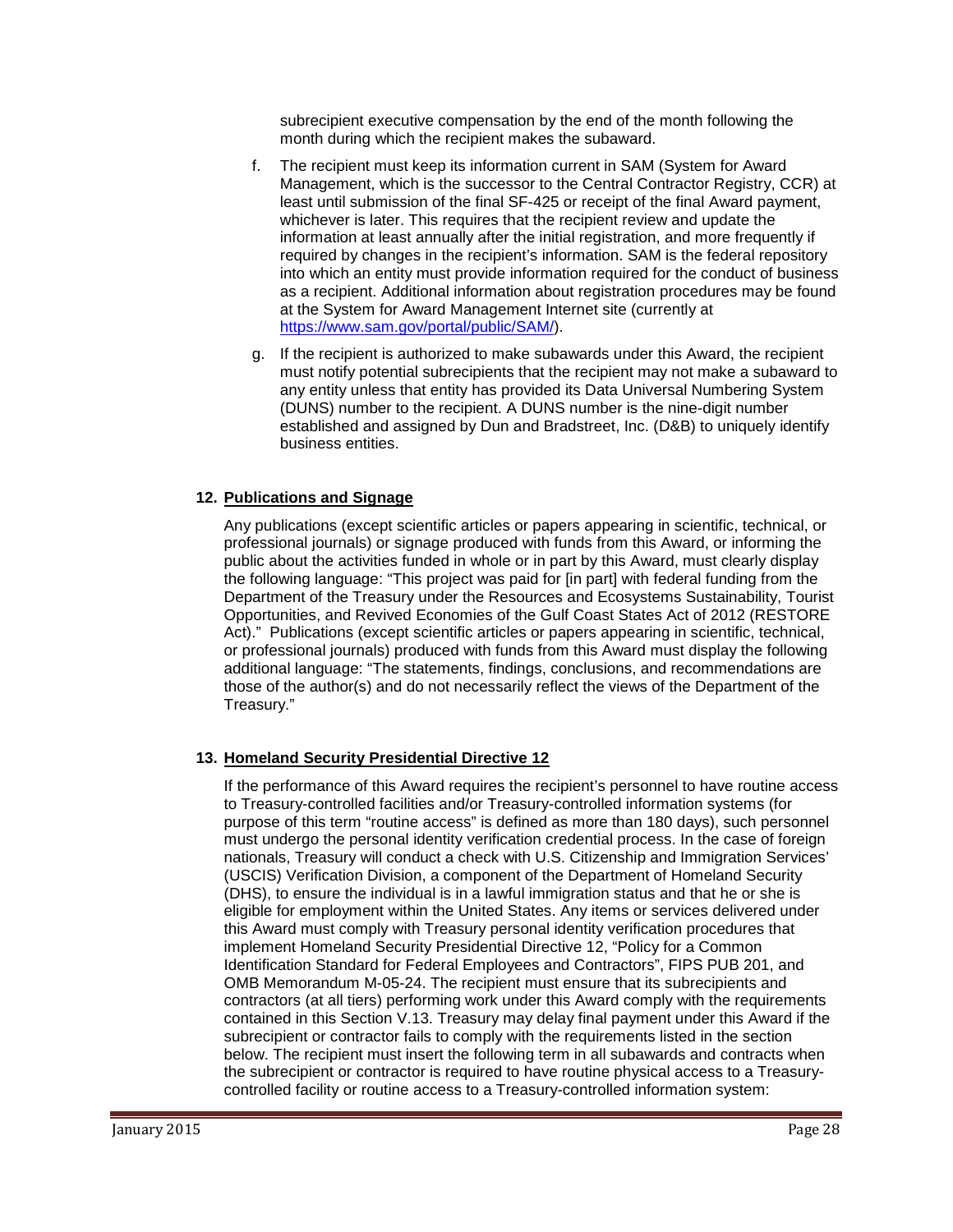- a. The subrecipient or contractor must comply with Treasury personal identity verification procedures identified in the subaward or contract that implement Homeland Security Presidential Directive 12 (HSPD-12), Office of Management and Budget (OMB) Guidance M-05-24, as amended, and Federal Information Processing Standards Publication (FIPS PUB) Number 201, as amended, for all employees under this subaward or contract who require routine physical access to a federally controlled facility or routine access to a federally controlled information system.
- b. The subrecipient or contractor must account for all forms of government-provided identification issued to the subrecipient or contractor employees in connection with performance under this subaward or contract. The subrecipient or contractor must return such identification to the issuing agency at the earliest of any of the following, unless otherwise determined by Treasury:
	- i. When no longer needed for subaward or contract performance;
	- ii. Upon completion of the subrecipient or contractor employee's employment;
	- iii. Upon subaward or contract completion or termination.

#### **14. Foreign Travel**

- a. The recipient may not use funds from this Award for travel outside of the United States unless Treasury provides prior written approval.
- b. The recipient must comply with the provisions of the Fly America Act (49 U.S.C. § 40118). The implementing regulations of the Fly America Act are found at 41 C.F.R. §§ 301-10.131 through 301-10.143.
- c. The Fly America Act requires that federal travelers and others performing U.S. Government-financed air travel must use U.S. flag air carriers, to the extent that service by such carriers is available. Foreign air carriers may be used only in specific instances, such as when a U.S. flag air carrier is unavailable, or use of U.S. flag air carrier service will not accomplish the agency's mission.
- d. One exception to the requirement to fly U.S. flag carriers is transportation provided under a bilateral or multilateral air transport agreement, to which the United States Government and the government of a foreign country are parties, and which the Department of Transportation has determined meets the requirements of the Fly America Act pursuant to 49 U.S.C. § 40118(b). The United States Government has entered into bilateral/multilateral "Open Skies Agreements" (U.S. Government Procured Transportation) that allow federal funded transportation services for travel and cargo movements to use foreign air carriers under certain circumstances. There are multiple "Open Skies Agreements" currently in effect. For more information about the current bilateral and multilateral agreements, visit the GSA website http://www.gsa.gov/portal/content/103191. Information on the Open Skies agreements (U.S. Government Procured Transportation) and other specific country agreements may be accessed via the Department of State's website http://www.state.gov/e/eeb/tra/.
- e. If a foreign air carrier is anticipated to be used for any portion of travel funded under this Award, the recipient must receive prior approval from the Treasury. When requesting such approval, the recipient must provide a justification in accordance with guidance provided by 41 C.F.R. § 301-10.142, which requires the recipient to provide Treasury with the following: name; dates of travel; origin and destination of travel; detailed itinerary of travel; name of the air carrier and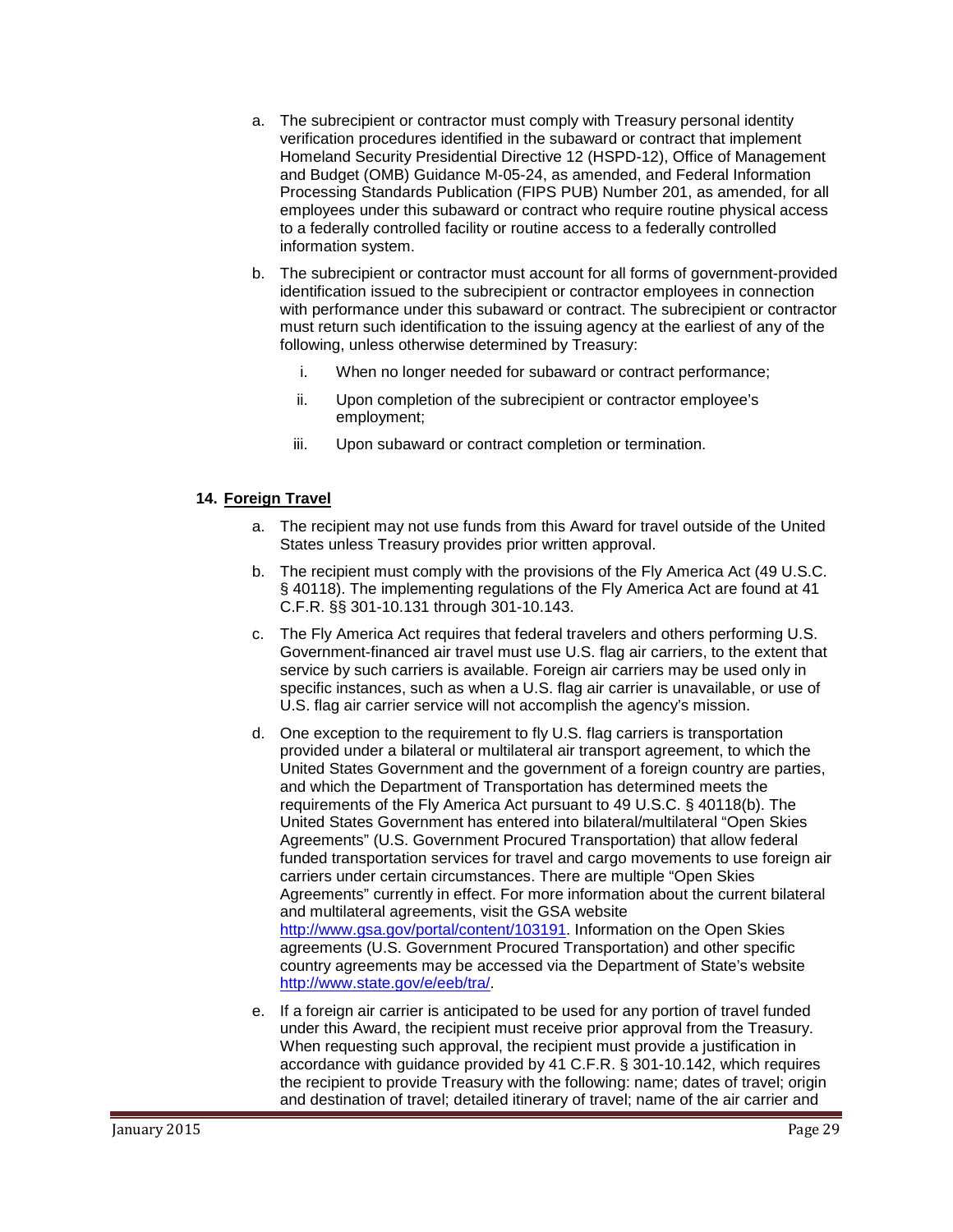flight number for each leg of the trip; and a statement explaining why the recipient meets one of the exceptions to the regulations. If the use of a foreign air carrier is pursuant to a bilateral agreement, the recipient must provide Treasury with a copy of the agreement or a citation to the official agreement available on the GSA website. Treasury shall make the final determination and notify the recipient in writing. Failure to adhere to the provisions of the Fly America Act will result in the recipient not being reimbursed for any transportation costs for which the recipient improperly used a foreign air carrier.

#### **15. Export Control**

- a. This clause applies to the extent that this Award involves access to exportcontrolled items.
- b. In performing this financial assistance Award, the recipient may gain access to items subject to export control (export-controlled items) under the Export Administration Regulations (EAR) issued by the Department of Commerce (DOC). The recipient is responsible for compliance with all applicable laws and regulations regarding export-controlled items, including the EAR's deemed exports and re-exports provisions. The recipient shall establish and maintain effective export compliance procedures throughout performance of the Award. At a minimum, these export compliance procedures must include adequate controls of physical, verbal, visual, and electronic access to export-controlled items, including by foreign nationals.
- c. Definitions
	- i. Export-controlled items. Items (commodities, software, or technology), that are subject to the EAR (15 C.F.R. §§ 730-774), implemented by the DOC's Bureau of Industry and Security. These are generally known as "dual-use" items, items with a military and commercial application.
	- ii. Deemed Export/Re-export. The EAR defines a deemed export as a release of export-controlled items (specifically, technology or source code) to a foreign national in the U.S. Such release is "deemed" to be an export to the home country of the foreign national. 15 C.F.R. § 734.2(b)(2)(ii). A release may take the form of visual inspection, oral exchange of information, or the application abroad of knowledge or technical experience acquired in the United States. If such a release occurs abroad, it is considered a deemed re-export to the foreign national's home country. Licenses from DOC may be required for deemed exports or re-exports.
- d. The recipient shall control access to all export-controlled items that it possesses or that comes into its possession in performance of this Award, to ensure that access to, or release of, such items are restricted, or licensed, as required by applicable federal statutes, EOs, and/or regulations, including the EAR.
- e. To the extent the recipient wishes to provide foreign nationals with access to export-controlled items, the recipient shall be responsible for obtaining any necessary licenses, including licenses required under the EAR for deemed exports or deemed re-exports.
- f. Nothing in the terms of this Award is intended to change, supersede, or waive the requirements of applicable federal statutes, EOs, and/or regulations.
- g. Compliance with this Section V.15 will not satisfy any legal obligations the recipient may have regarding items that may be subject to export controls administered by other agencies such as the Department of State, which has